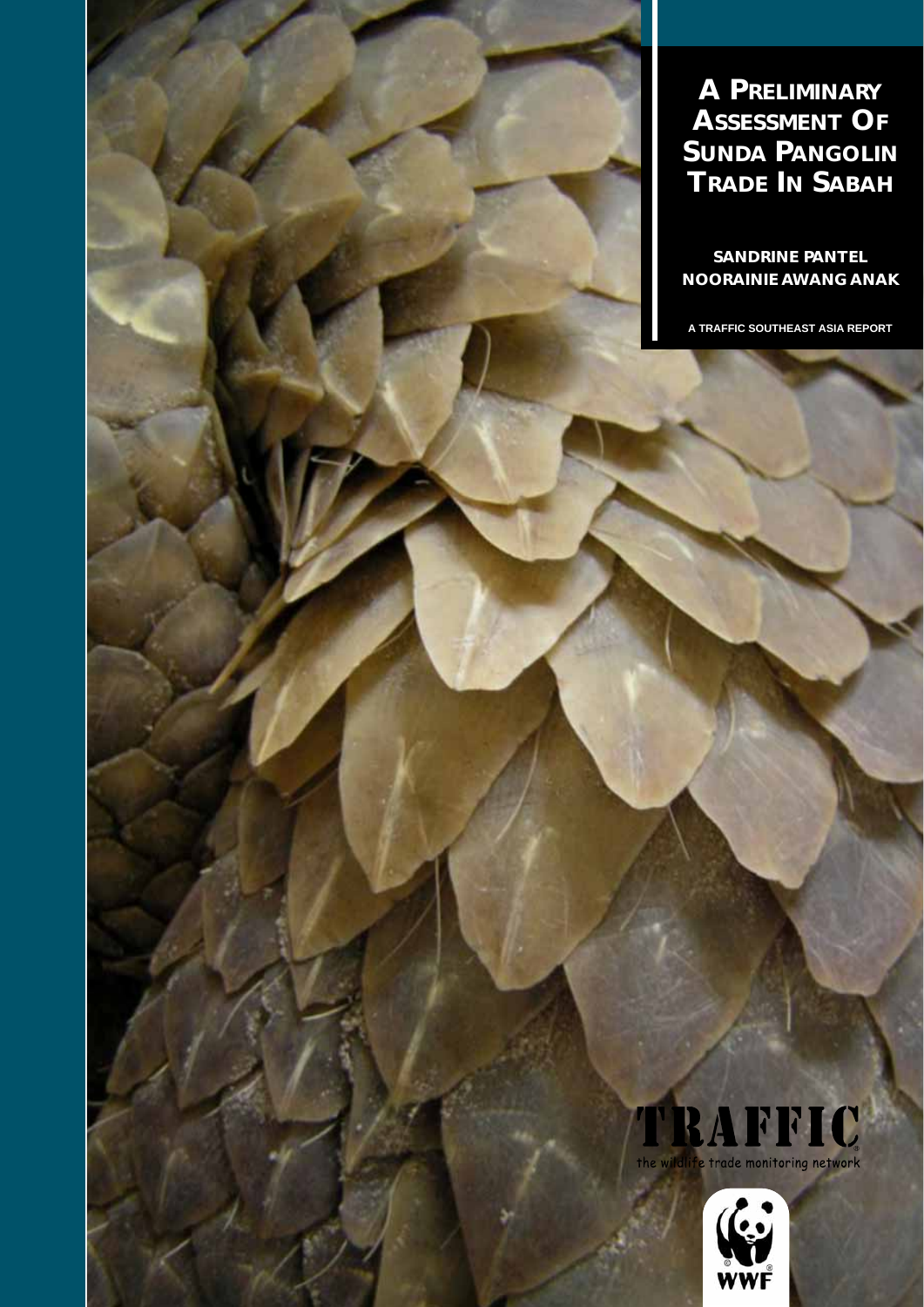Published by TRAFFIC Southeast Asia, Petaling Jaya, Malaysia

© 2010 TRAFFIC Southeast Asia. All rights reserved.

All material appearing in this publication is copyrighted and may be reproduced with permission. Any reproduction in full or in part of this publication must credit TRAFFIC Southeast Asia as the copyright owner.

The views of the authors expressed in this publication do not necessarily reflect those of the TRAFFIC Network, WWF or IUCN.

The designations of geographical entities in this publication, and the presentation of the material, do not imply the expression of any opinion whatsoever on the part of TRAFFIC or its supporting organizations concerning the legal status of any country, territory, or area, or its authorities, or concerning the delimitation of its frontiers or boundaries.

The TRAFFIC symbol copyright and Registered Trademark ownership is held by WWF. TRAFFIC is a joint programme of WWF and **IUCN**.

Layout by Noorainie Awang Anak, TRAFFIC Southeast Asia

**Suggested citation**: Sandrine Pantel and Noorainie Awang Anak (2010). *A preliminary assessment of pangolin trade in Sabah.* TRAFFIC Southeast Asia, Petaling Jaya, Malaysia

ISBN 9789833393305

**Cover: Close-up of Sunda Pangolin** *Manis javanica* **scales Photograph credit: Chin Sing Yun/TRAFFIC Southeast Asia**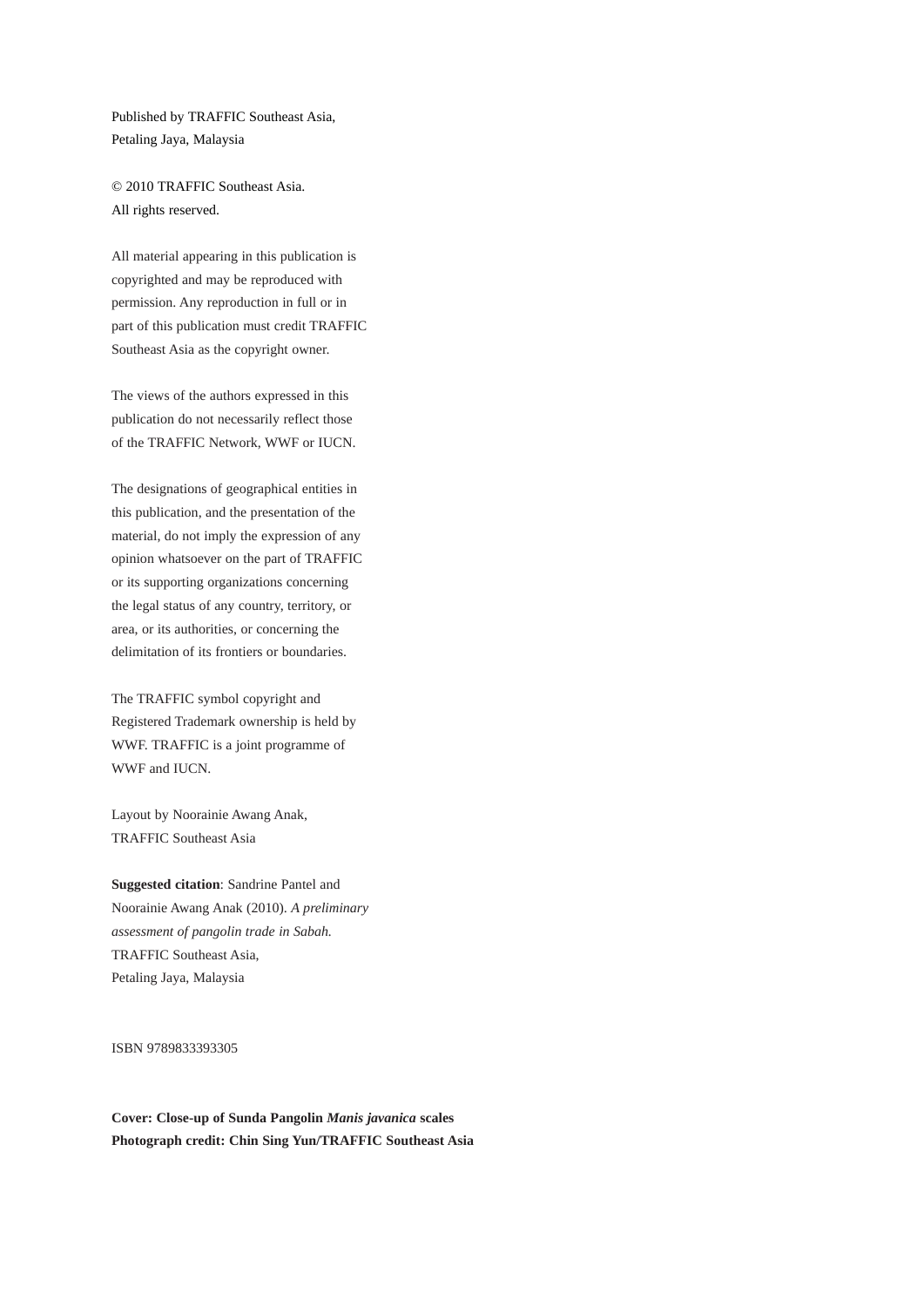## **A preliminary assessment of Sunda Pangolin trade in Sabah**

Sandrine Pantel and Noorainie Awang Anak



**Sunda Pangolin** *Manis javanica*

Sandrine Pantel



support in the production of this report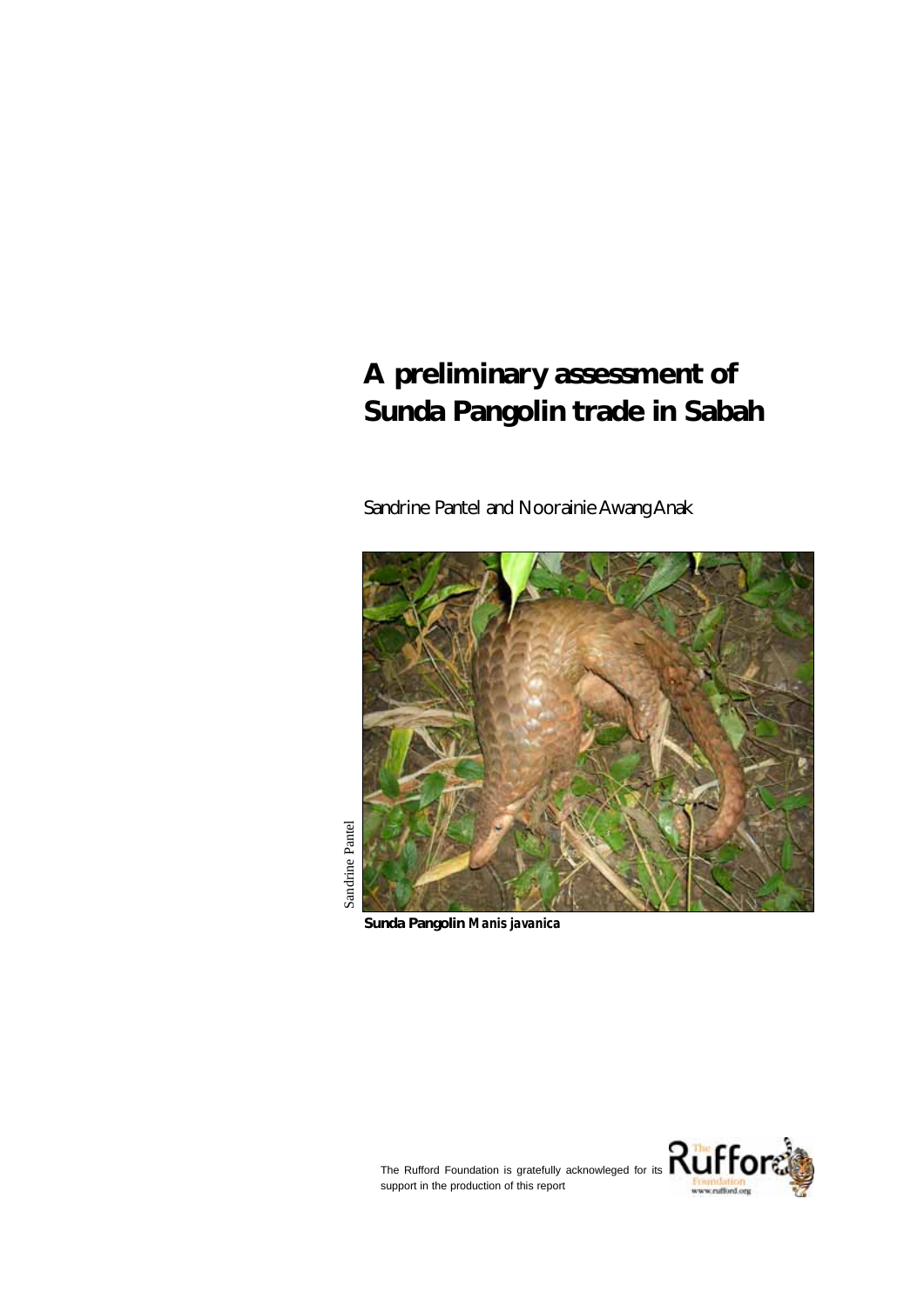## **CONTENTS**

| Acknowledgements                          | ii             |
|-------------------------------------------|----------------|
| <b>Executive Summary</b>                  | iii            |
| Introduction                              | 1              |
| Background                                | $\mathbf{1}$   |
| Legislation                               | 5              |
| Methods                                   | 7              |
| Data Acquisition                          | $\overline{7}$ |
| Analysis                                  | 9              |
| <b>Interview Survey</b>                   | 9              |
| Logbooks                                  | 9              |
| <b>Results and Discussion</b>             | 10             |
| <b>Interview Survey</b>                   | 10             |
| Profile of Interviewees                   | 10             |
| Capture and Trade                         | 11             |
| Ecology and Use                           | 15             |
| Awareness of legislation and conservation | 16             |
| Logbooks                                  | 17             |
| Volume of Pangolins Collected             | 17             |
| Seizures                                  | 19             |
| <b>Pangolin Measurements</b>              | 20             |
| <b>Conclusion and Recommendations</b>     | 22             |
| References                                | 25             |
| Annex 1                                   | 29             |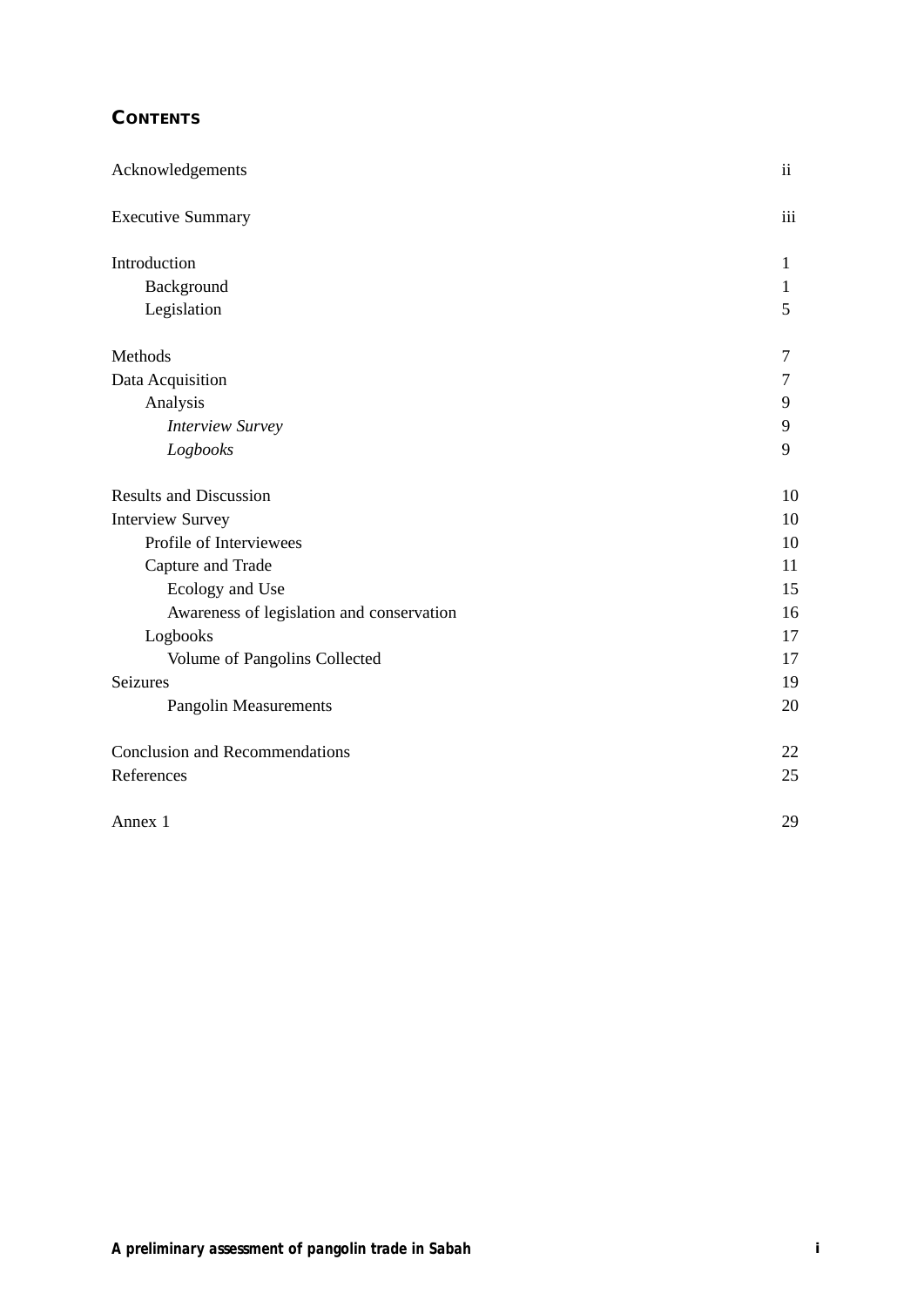#### **ACKNOWLEDGEMENTS**

The authors would like to thank the following organizations and people for generously sharing their time and knowledge: the Sabah Wildlife Department and particularly Mr. Augustine Tuuga, Sabah Park, with special thanks to Mr. Maklarin bin Lakim, WWF Sabah and particularly Mr. Steven Hogg, Mr. Darrel Webber, Ms. Julia Majail, Ms. Kertijah Abdul Kadir, Mr. Raymond Alfred, Mr. Rayner Bili and Ms. Diana Anthony and finally the Institute for Tropical Biology and Conservation (ITBC), from the Universiti Malaysia Sabah (UMS) with special thanks to Ms Azniza Mahyudin and Assoc. Prof. Dr. Abdul Hamid Ahmad.

The authors thank Ms. Annette Olsson, from Conservation International and Dr. Sabine Schoppe, from the Katala Foundation Incorporated, Ms. Claire Beastall, Ms. Nurul Bariyah Babu, Dr. William Schaedla and Mr. Chris Shepherd from TRAFFIC Southeast Asia, as well as Ms. Julie Gray, Mr. Sabri Zain and Dr. Richard Thomas from TRAFFIC International, Ms. Katalina Engel and Mr. Stefan Ziegler from WWF-Germany for reviewing this report and providing useful comments and advice.

TRAFFIC Southeast Asia would like to thank WWF US for supporting this project through a Species Action Fund Grant and The Rufford Foundation is gratefully acknowleged for its support in the production of this report.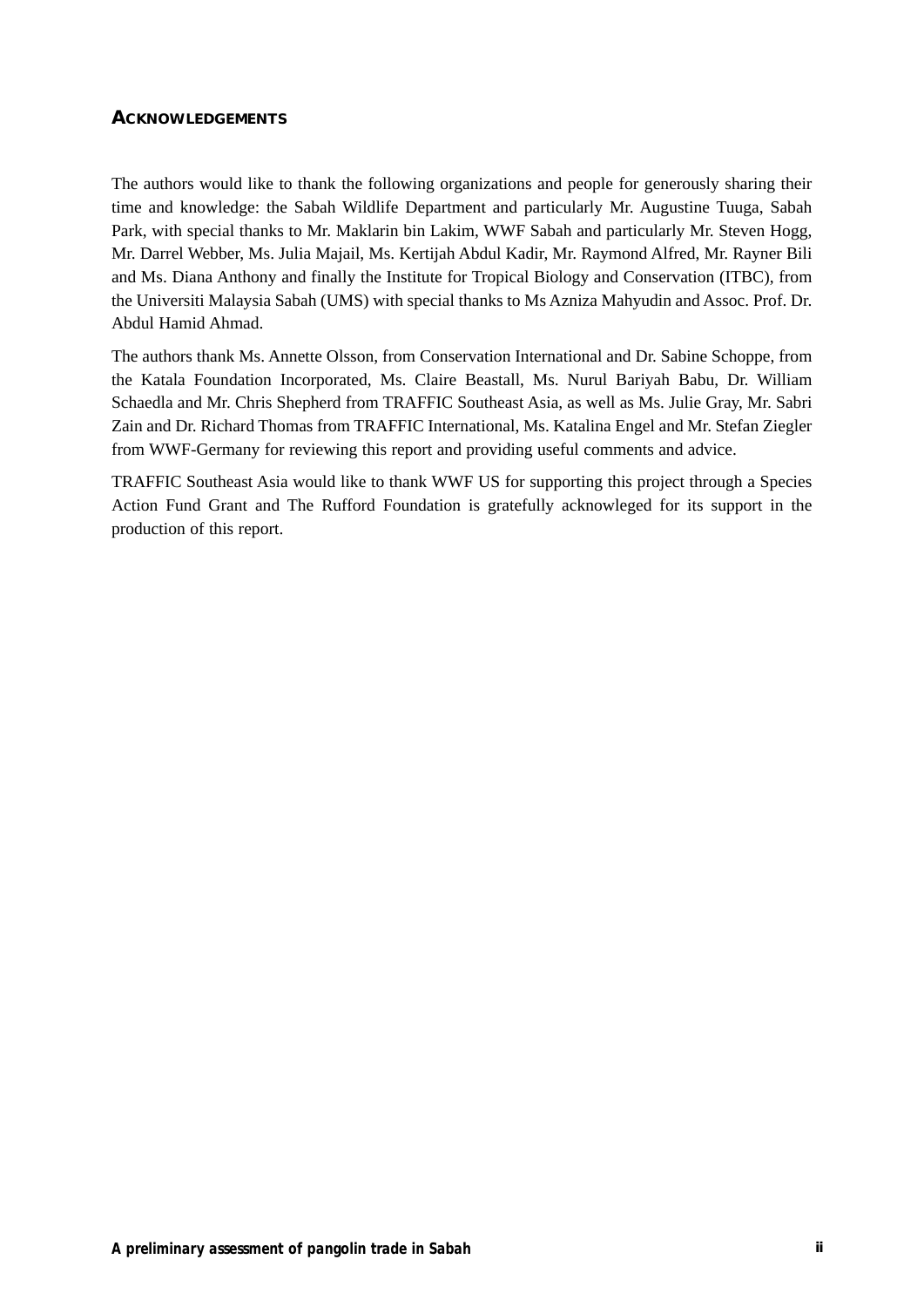## **EXECUTIVE SUMMARY**

Pangolins are one of the most commonly encountered mammals in Asia's wildlife trade (Shepherd *et al*., 2007). This is exemplified by the alarming volumes that have been seized in East and Southeast Asia, as reported by the media, publications and enforcement agencies themselves. It is reasonable to assume that these represent only a small portion of the pangolins being traded, especially considering that detection of illegal trade requires a high level of enforcement; a characteristic often absent in the region. Very little is known about the four extant species of pangolin in Asia, and the Sunda Pangolin *Manis javanica* is no exception (Duckworth *et al.*, 2008).

It is assumed from the few observations and studies which have been conducted and, from what is known about African pangolins, that the Sunda Pangolin has a very low reproductive and replacement rate. This factor, when considered in conjunction with the extremely high levels of harvest to supply the trade, raises serious concerns for the continued survival of the species.

This report presents the results of an interview-based survey carried out among pangolin hunters on the west coast of Sabah, as well as an analysis of logbooks, covering a period of 20 months, confiscated from a criminal syndicate involved in the trade of pangolins and obtained during a raid carried out by the Sabah Wildlife Department (SWD).

Based on these data, together with the results of discussions with professionals in the wildlife conservation and wildlife law enforcement fields in Sabah and throughout Southeast Asia, it can be concluded that the trade of pangolins is very well established in this state, wildlife-trading syndicates are well developed, organized and connected to the international trade network. Pangolin hunters are secretive and usually reluctant to provide information; they come from a variety of social backgrounds and generally hunt the animals opportunistically, as a secondary income activity. Considering the large volumes of pangolins recorded in the logbooks, it is obvious that a large number of people are willing to catch pangolins to supplement their income.

In Sabah, pangolins are protected by law. However due to lack of financial resources, poor staffing and low capacity in enforcement agencies, there has been limited action by the authorities against high profile, well organized and experienced pangolin trading criminals.

Based on the findings of this study and previous surveys conducted in the region, the authors make the following recommendations:

- Enforcement efforts should be strengthened and strongly supported by NGOs and donors. Support is particularly needed as follows:
	- Covert work to provide SWD reliable and timely information for follow-up actions
	- Capacity building and financial support to ensure that enforcement teams are well equipped and trained for maximum efficiency of actions at every level of the law enforcement chain.
- Educational and awareness-raising campaigns should be carried out to complement law enforcement efforts. These should include engagement with local communities on the conservation of pangolins, information on pangolins' role in the ecosystem and the threats they face. An outreach programme should be developed to enlist local communities into reporting wildlife crimes and stopping illegal activities.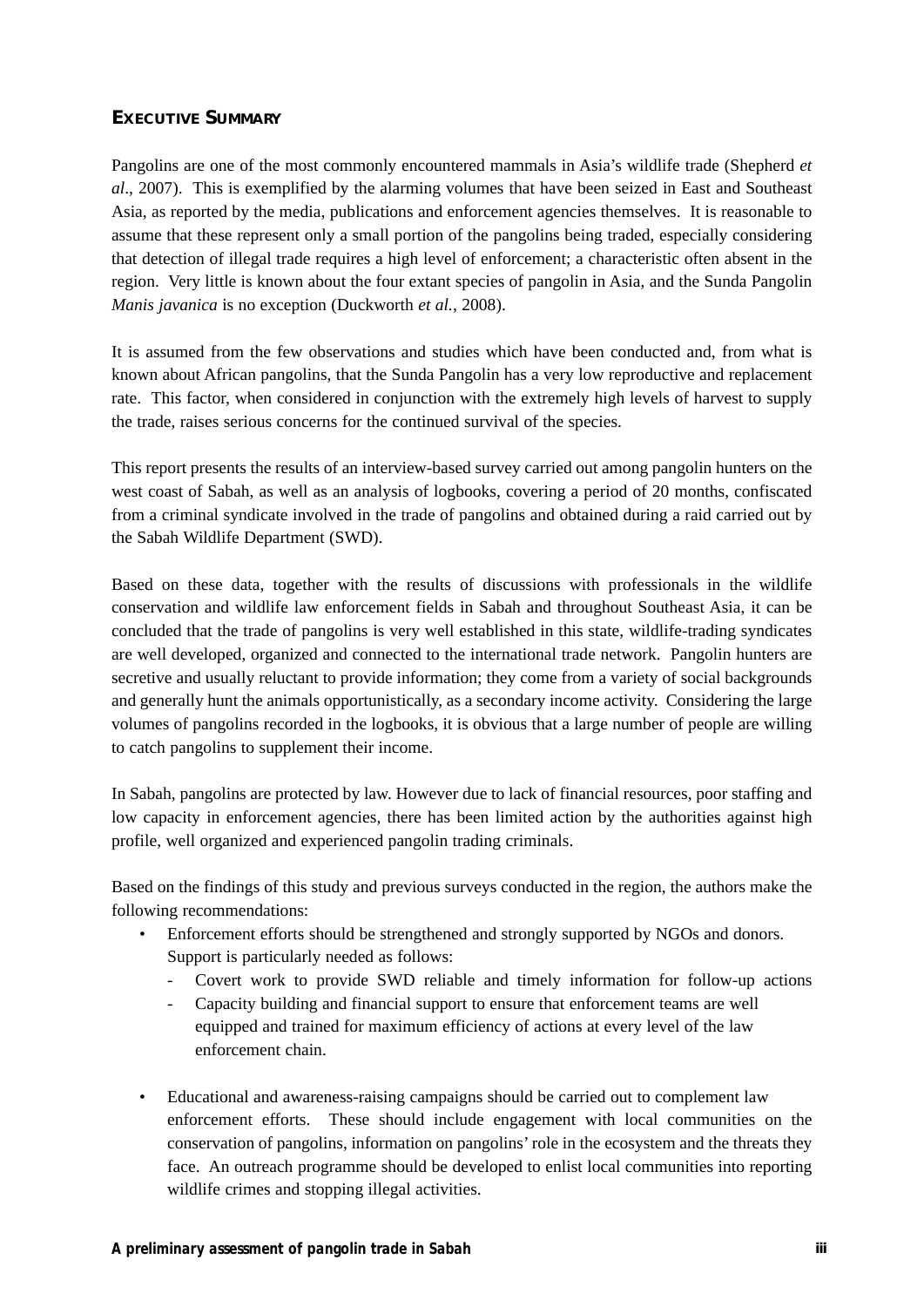- Additional surveys on the trade of pangolins should be conducted in Sabah, as well as in Sarawak and Kalimantan. The survey presented in this report is only scratching the surface of pangolin trade, being quite limited in terms of time and funding. More information is needed on hunting habits, local markets and links to the international trade to address the problem efficiently. Longer surveys can be costly, particularly in areas where access is difficult, but they are crucial to provide teams with sufficient time to build trust with local communities and collect quality data.
- Estimates of the species' relative abundance and distribution should be carried out in Sabah as well as in other parts of the Sunda Pangolin's range. It is not possible to quantify the full impact of the trade without accurate information of population status.
- Further studies are needed on pangolin habitat requirements and the protection of these habitats.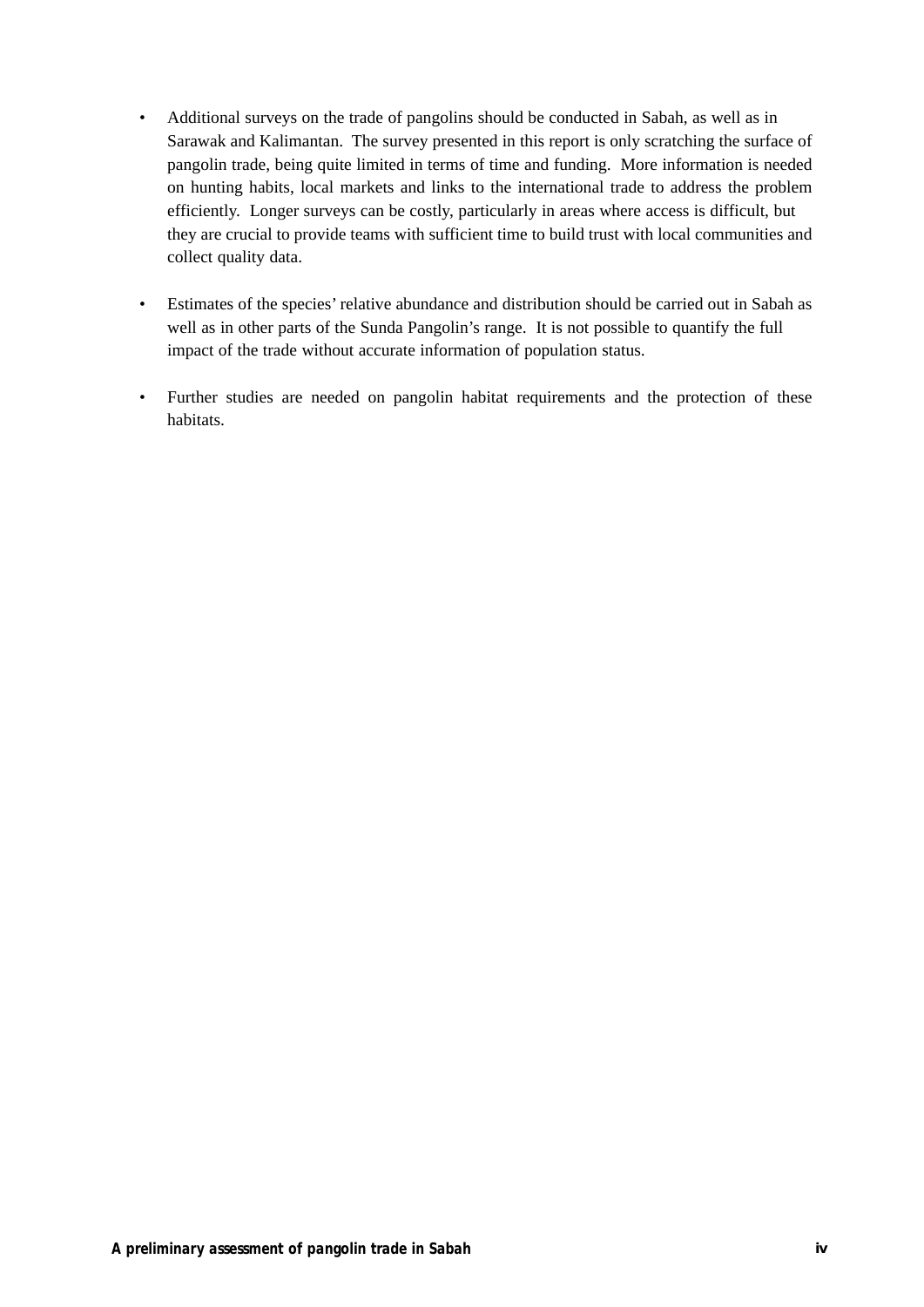#### **INTRODUCTION**

#### **Background**

Sabah is the second largest state of Malaysia; it is located on the island of Borneo. Together with Sarawak, it constitutes the eastern part of Malaysia. Sabah shares borders with Sarawak and the Indonesian Province of East Kalimantan (Fig. 1) and represents about 10% of the total area of Borneo, the third largest island in the world. After Indonesia and Malaysia, the smallest country, in terms of area, represented on Borneo is Brunei Darussalam. Borneo has a very rich and diverse flora and fauna and is home to a high number of endemic mammals (Rautner *et al.*, 2005; WWF 2005). Major threats to biodiversity in Southeast Asia are dominated by deforestation, due to habitat conversion, illegal logging and forest fires, as well as hunting for bushmeat and wildlife trade (Sodhi *et al*., 2004). According to WWF (2006), over-exploitation is the second largest direct threat to species after loss of habitat. Deforestation is occurring on Borneo at one of the world's highest rates, due to illegal logging, large-scale conversion of forest to oil palm and rubber plantations, pulp production and forest fire (WWF, 2008). Illegal hunting and wildlife trade are closely related to habitat destruction, as for example, logging roads provide better access to forested areas (WWF, 2005; Sodhi *et al*., 2004) and are described by Rautner *et al.* (2005) as widely spread throughout the island.

There are eight species of pangolin found in the world, only one of which, the Sunda or Malayan Pangolin *Manis javanica*, is found in Sabah. Sunda Pangolin is distributed across Southeast Asia from Myanmar to Indonesia (Fig. 2) (Duckworth *et al.*, 2008). Few studies have been carried out on the species and there is little information available on distribution and no published estimates of

population density (Lim and Ng, 2007: Duckworth *et al.*, 2008, Newton *et al.*, 2008). According to Wu *et al.* (2004a, 2007), pangolins are at very high risk of extinction due to over hunting, trade and biological and ecological characteristics such as their low reproduction rate and reclusive nature. Females generally give birth to only one offspring per year (Lim and Ng, 2007; Macdonald, 2001; Nowak, 1999). This, when compared to the high volumes reportedly seized by the authorities in the region, has led to serious concerns over population trends. The Sunda Pangolin was added to the IUCN Red List of Threatened Species in 1996 within which it was listed as Lower Risk/near threatened. Due to high levels of hunting and other factors, such as habitat degradation, in recent years, the conservation status of the species was assessed to have genuinely deteriorated and in 2008 the species was re-evaluated as Endangered and the population considered to be in decline (Duckworth *et al.*, 2008).



**A large Sunda Pangolin** *Manis javanica* **tries to escape capture by climbing a tree** 

© WWF-Malaysia / Stephen Hogg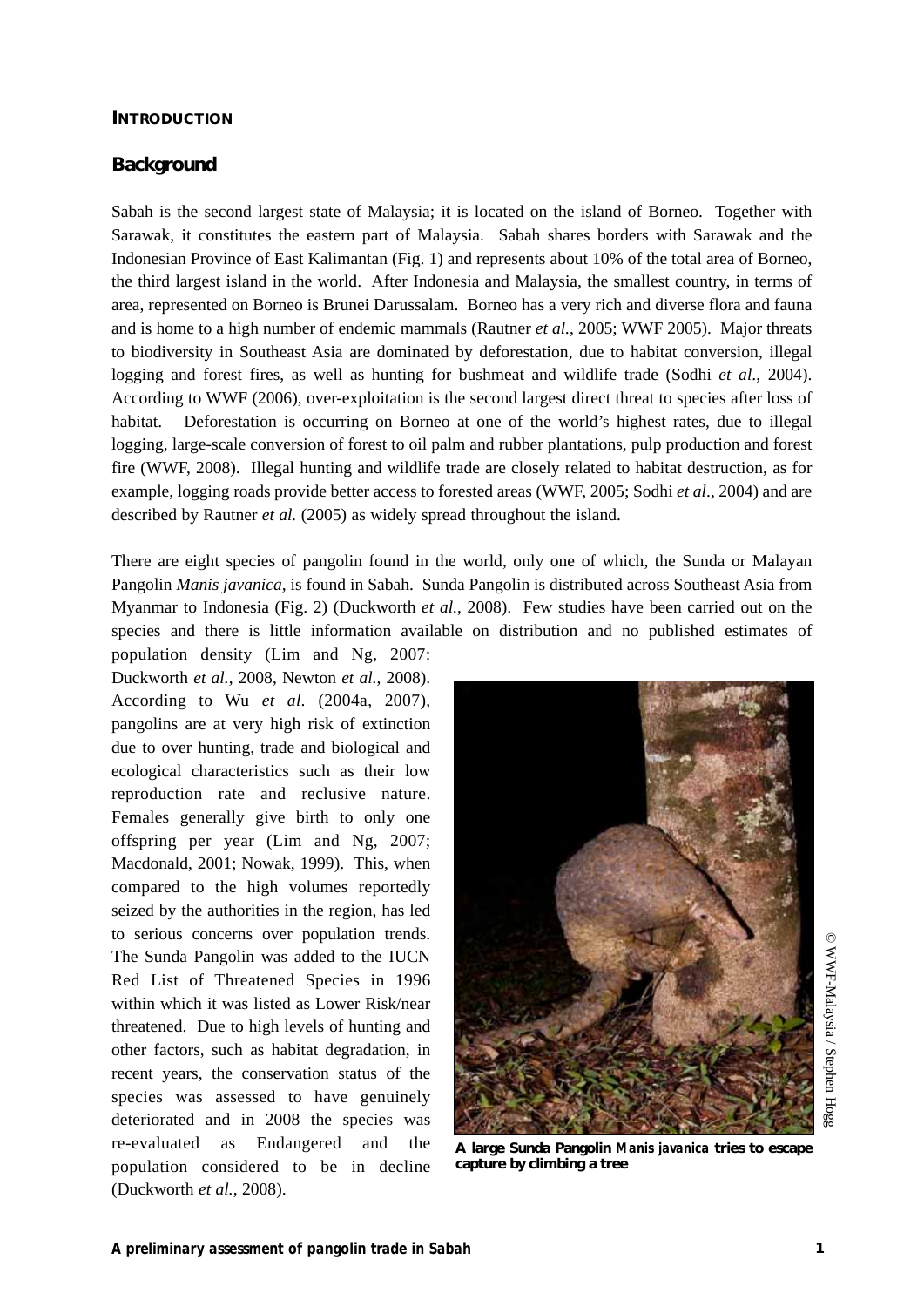**Fig 1: Location of Sabah**



## **Fig. 2: Distribution of the Sunda Pangolin** *Manis javanica***.**



*Source*: IUCN (International for Conservation of Nature), 2008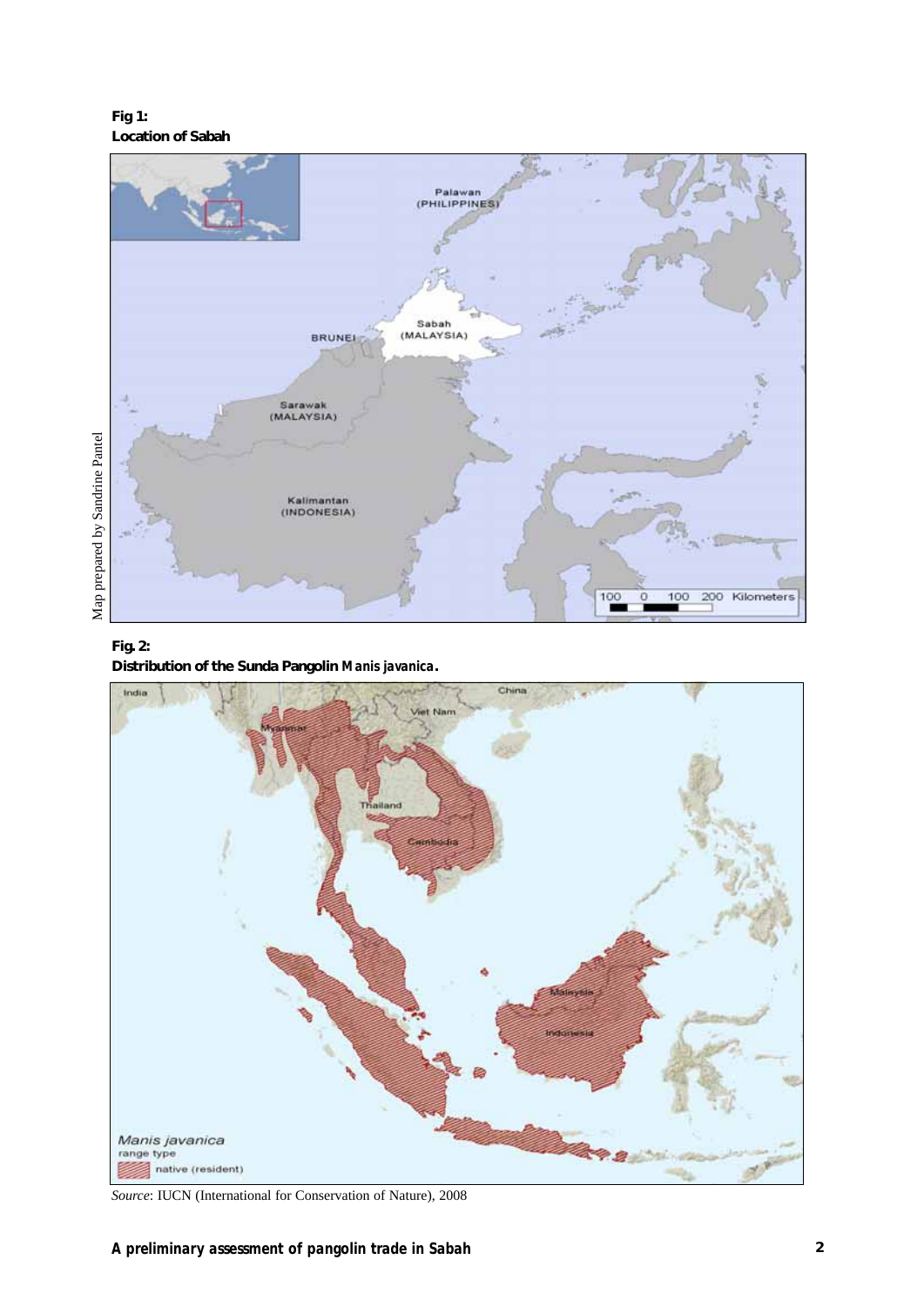No specific surveys have been conducted on the Sunda Pangolin in Sabah. Although relatively common in the State as reported by Duckworth *et al.*, 2008, the species has been observed on very few occasions during the course of wildlife inventory surveys. Published examples include a few sightings and camera trap records made near Keningau during mammal inventories carried out by Sabah Parks in Crocker Range Park (Yasuma *et al.* 2003). One sighting was recorded during a survey of the Sungai Pinangah Forest and Sungai Imbak Virgin Jungle Reserves (Boonratana, 1997). The species has also been recorded at natural salt licks in the Deramakot forest reserve, a commercial-logging reserve on the upper Kinabatangan River (Matsubayashi *et al.*, 2007). Although the species appeared on fewer than five photographs of the 649 taken, the authors referred to it as common in the area. The Institute for Tropical Biology and Conservation (ITBC), from the Universiti Malaysia Sabah (UMS) conducted a small mammal study on the island of Pulau Gaya. A young male pangolin was captured in one of their traps and camera traps set up on the island also provided records of pangolin presence (Azniza Mahyudin, pers. Comm., 11 March 2009). A pangolin was also spotted during a mammal inventory survey in Mount Silam, on the East coast of Sabah, along a road, at night (Ketol *et al.*, 2009).



**A large Sunda Pangolin** *Manis javanica* **smelling the air searching for signs of danger**

The pangolin trade has a long history in Southeast Asia, with reports of exports from Java dating back to 1925 with Herklots (1937) noting that animals were imported to China to supply the domestic market. Asian pangolins are currently collected and traded at an alarming rate, throughout their range, to supply the extremely high demand from consumers mainly in China, for meat, as delicacy, and scales, for use in traditional medicine (TRAFFIC, 2004, 2008a). Seizure data gathered from the press and enforcement authorities in Southeast Asia, between 2000 and 2007, indicated that about 30 000 pangolins were seized in this region and during this period (Yun & Pantel, 2009). It is widely recognized that the number of seized specimens only represent a small fraction of the actual illegal trade. This is particularly true in a region where

enforcement is low. Wu *et al.* (2004a and 2007) estimated that there has been a drastic decrease in Chinese Pangolin *M. pentadactyla* populations since the 1960s following the demand for medicine and food. Populations of the Sunda and the Chinese Pangolin are also thought to be depleted in Indochina (Shepherd *et al.*, 2007) making it very likely that the trade is currently supplied largely by animals harvested in Indonesia and Malaysia. Viet Nam also plays an important part in the trade, as a destination, or more often as a transit country for most of those pangolins harvested in Indonesia (Newton *et al.,* 2008; TRAFFIC, 2008a), while Thailand and Myanmar provide routes for pangolins collected in Peninsular Malaysia and India (Fig. 3). Although the main bulk seems presently to be sourced in Indonesia and Malaysia, collection in Cambodia, India, Lao PDR, Myanmar, Philippines and Thailand should not be underestimated, and specific studies should be conducted to assess the volumes harvested. Recent seizures in China also indicate that pangolins could start being sourced from African countries.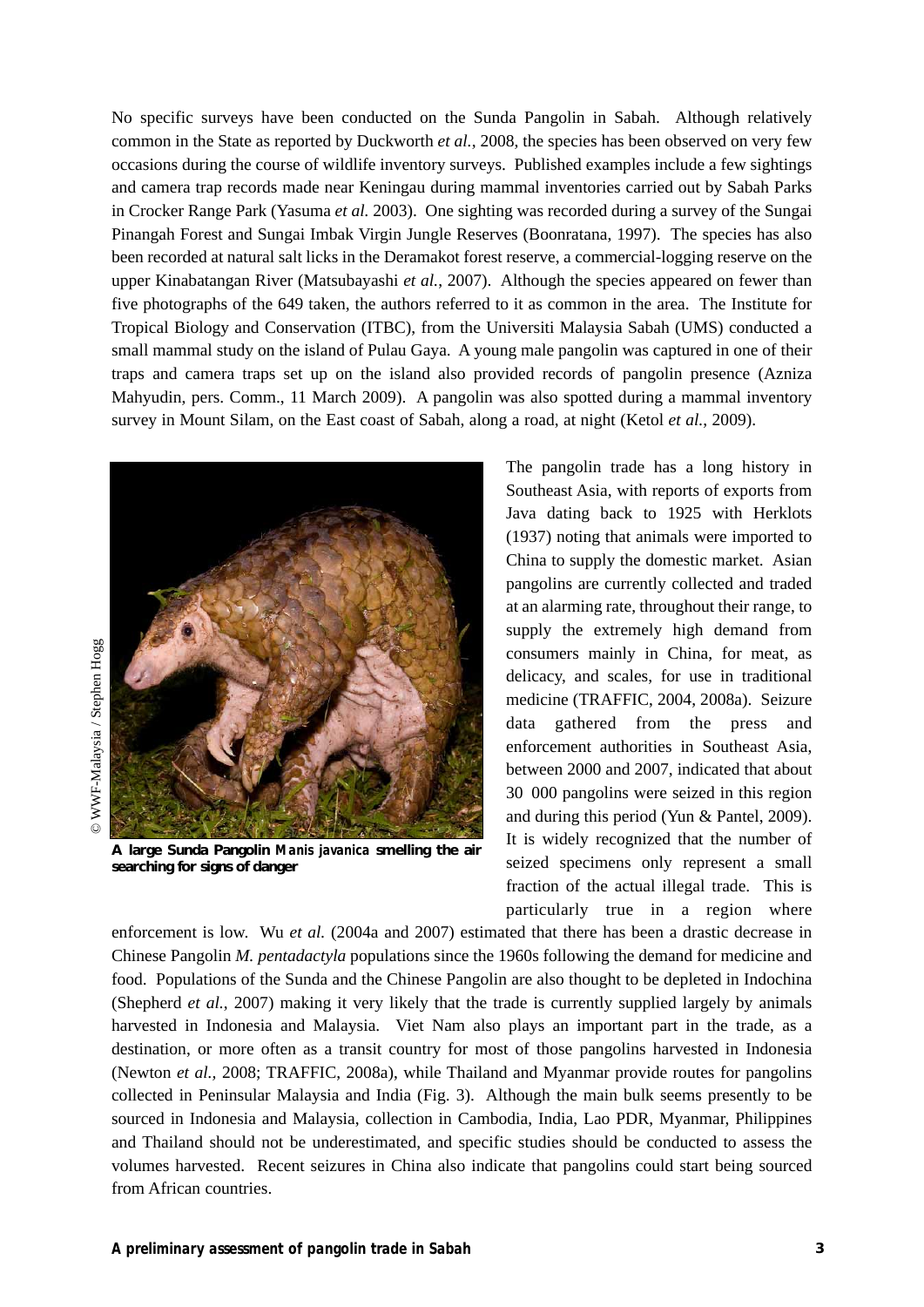



Map based on recent surveys organized by TRAFFIC as well as seizures data.

Pangolins main defence when threatened by predators is to roll up into a ball making them extremely easy to catch by humans (Lekagul and McNeely, 1977; Health 1992; Nowak, 1999; Macdonald, 2001). The opportunistic capture of pangolins hence requires no special skills; anybody who manages to locate a pangolin can easily capture it without the use of a weapon or trap. The additional combination of high price for pangolins and low income levels of people living in pangolin areas, mean they probably represent an easy, lucrative and thus attractive target for poaching.

Examples of large seizures made by enforcement agencies over the past two years include two incidents in Viet Nam in February and March 2008 comprising a total of 23 tonnes of frozen pangolin meat and scales (TRAFFIC, 2008b), and one in Sumatra, Indonesia, in July 2008 consisting of 14 tonnes of frozen pangolins (TRAFFIC, 2008c). Viet Nam also seized two tonnes of pangolin scales in August 2009, in a shipment originating from Indonesia (Thanh Nien, 2009). Since the zero quota, decided in 2000, Malaysia and Thailand have recorded regular seizures of live pangolins within or passing their borders. The largest seizure in Malaysia, for year 2009, took place on 18 December, when police in the peninsular state of Kuantan caught two men attempting to sell 130 individuals (The Star, 2009). It is to be noted that the transportation of live pangolins takes place under inhumane conditions with the animals being confined in tightly wrapped bags and without access to food or water. As a result, when these are confiscated by the authorities they are likely to be in very poor health due primarily to the physiological stress of such conditions. Furthermore, the subsequent release of confiscated individuals is usually done without planning or monitoring and, in addition to having very low chances for survival, they may represent a health risk to local wild populations (Clark *et al.*, 2009).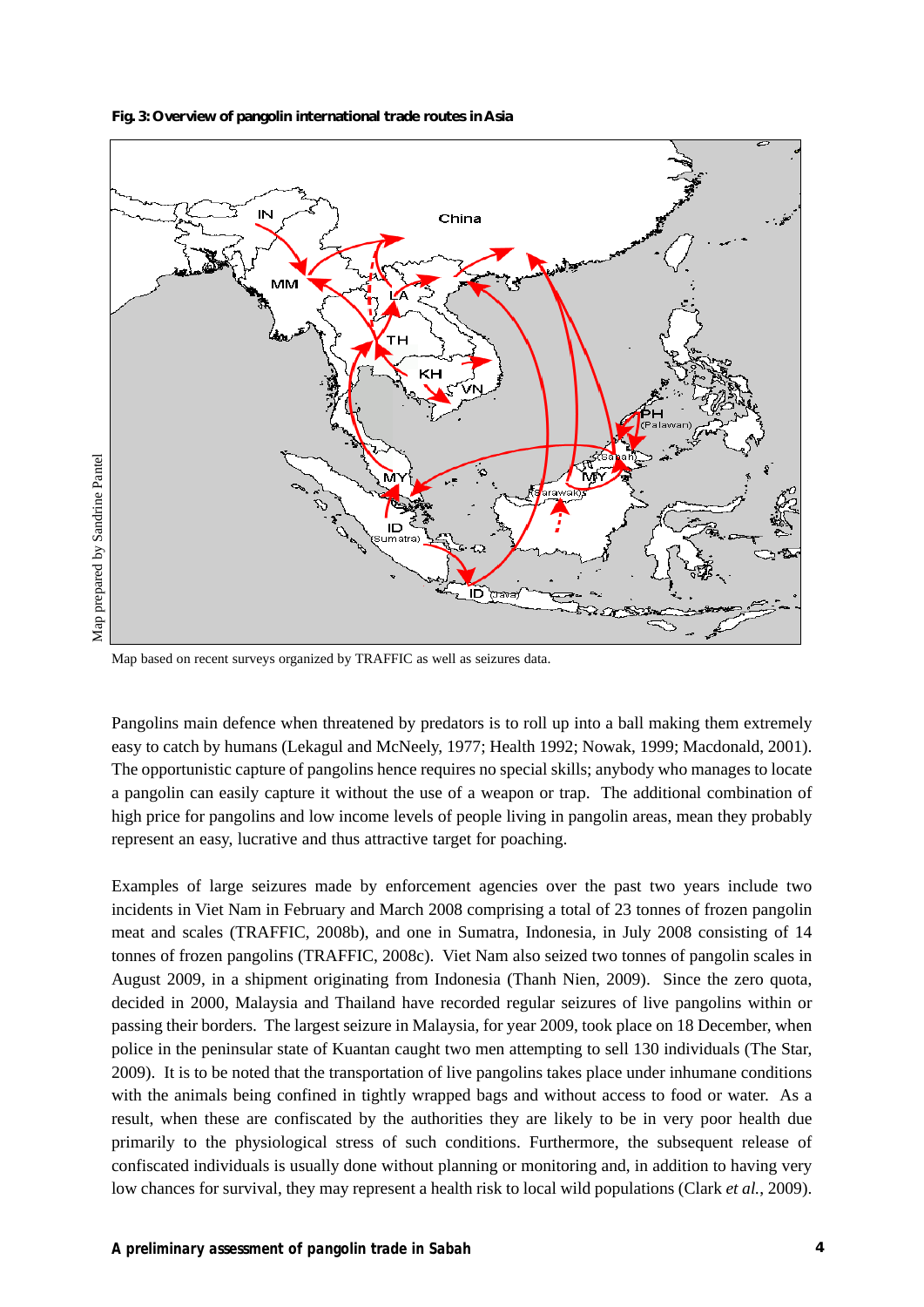During the 2008 pangolin trade study conducted by TRAFFIC in Peninsular Malaysia anecdotal evidence suggested that whilst the trade was already established on the Peninsula, it was spreading to Sabah and Sarawak due to a decline of pangolin population in Peninsular Malaysia (Chin Sing Yun, in litt., 20 April 2009). A reliable source also indicated to TRAFFIC that pangolins were brought to Johor Bahru in the south of the Peninsular from Kudat in Sabah where they are being added to the flow sourced from the Peninsular trade network (Chris Shepherd, pers. comm., 4 March 2008). A survey on the trade of the Philippine Pangolin *M. culionensis*, a very similar species endemic to the Philippine island of Palawan, was organized for TRAFFIC by the Katala Foundation Incorporated (KFI). This study highlighted potential connections between the Philippines and Sabah, mainly via Kudat and Sandakan (Schoppe and Cruz, 2009). In a study on gibbons and orang-utans, Nijman (2005) reported trade routes between Indonesia and Malaysia on the island of Borneo; however, connections seemed to be stronger between West Kalimantan and Sarawak than between East Kalimantan and Sabah. This being said, potential links between Sarawak and Sabah were highlighted by the 2008 TRAFFIC survey with pangolins sent from Limbang, in Sarawak and then onto China via Tawau, Sabah (Chin Sing Yun, in litt., 20 April 2009). This study also uncovered pangolin hunting and trade activities in the Indonesian province of West Kalimantan (TRAFFIC, unpublished data). Trade networks in this region appeared thus to be complex and the role of Sabah has not yet been well documented. Information such as this contributed to the decision to organize this study in Sabah.

#### **Legislation**

In Sabah, the Sunda Pangolin is listed as a Protected Animal, in *Part I of Schedule 2 of the* State's *Wildlife Conservation Enactment 1997*. This means that, whilst hunting is not totally prohibited, a hunting licence, issued by the Director of Wildlife, is required. A hunting licence cannot be issued unless the applicant or any other person entitled to hunt under that licence already possesses a valid firearm licence authorising the possession or use of an appropriate firearm "for the purpose of hunting under the licence". Moreover, the applicant should "be in possession of suitable firearms permitted to be used under the licence; competent to use the firearms; and able to identify the animals of the species listed in Part I of Schedule 1, Part I of Schedule 2 and Schedule 3."

According to Tuuga (2009) the Sabah Wildlife Department (SWD) has never issued such a hunting licence. Hunting without a licence is punishable by five years imprisonment or a fine of MYR50 000 (USD14 151.40 at 2009 rates) or both. It is however to be noted that indigenous minorities have specific native customary rights in Sabah, and as such are allowed to hunt without a licence for their own consumption. The sale of this offtake would remain, however, totally illegal. The difficulty for enforcement teams is therefore to make the difference between both intentions.

The *Wildlife Conservation Enactment* 1997 also states that it is illegal to possess a protected animal or product made from a protected animal without the proper legal documentation. Violation of this law is punishable by a fine of MYR30 000 (USD8490.84 at 2009 rates) or imprisonment for three years or both.

Malaysia became party to the Convention on International Trade in Endangered Species of Wild Flora and Fauna (CITES) in 1978 and was the first Southeast Asian country to do so. In Sabah the implementation of CITES for all terrestrial fauna is the responsibility of the SWD.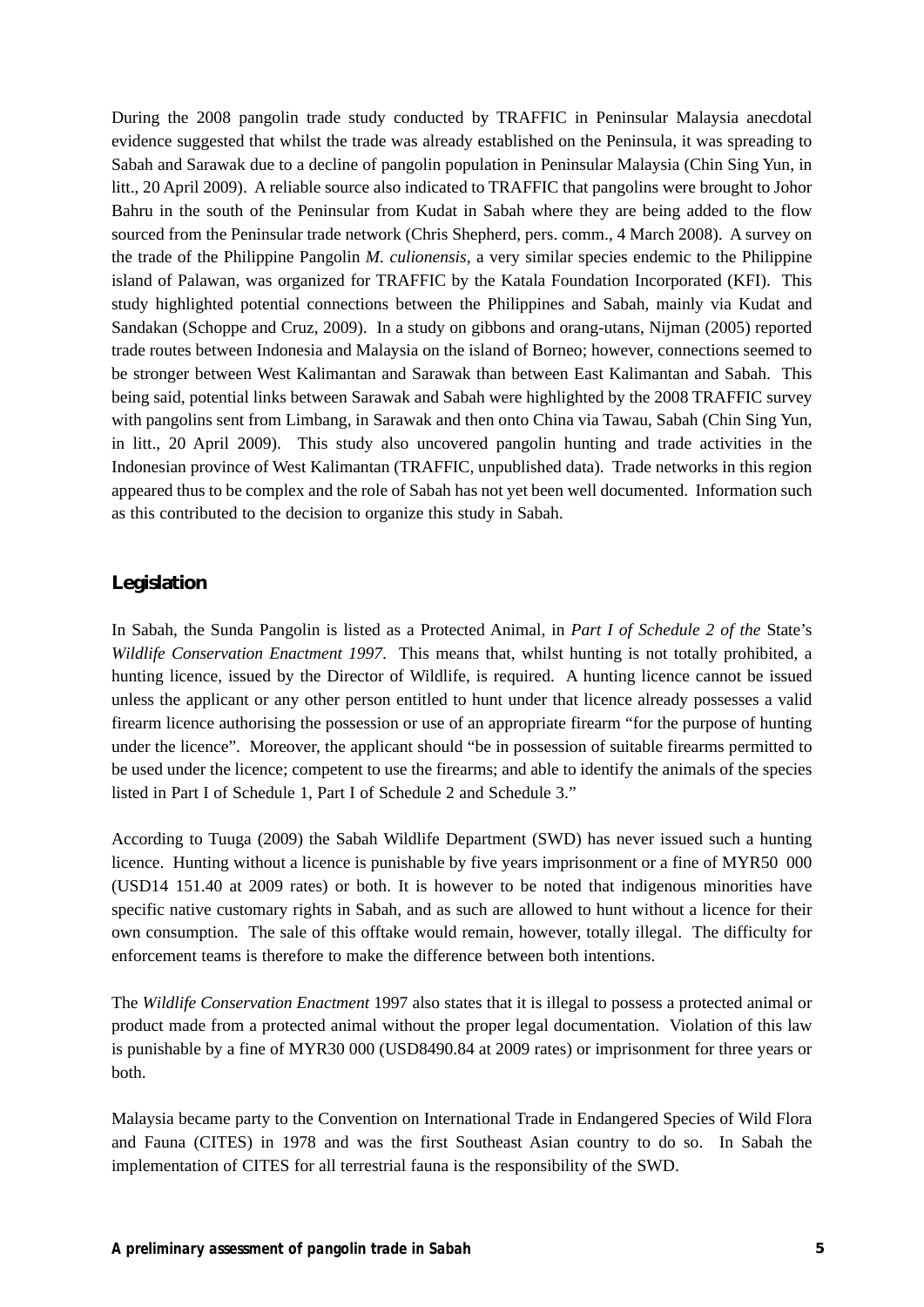All species of the genus *Manis* (pangolins) were listed in Appendix II of CITES in 1975. In 2000 a zero annual export quota was established for specimens of Asian species removed from the wild and traded for primarily commercial purposes (CITES, 2000).

To support the implementation of CITES in Malaysia and regulate the import and export of wildlife, the parliament recently passed the *International Trade in Endangered Species Act 2008*, known as *Act 686*. The Act came into force on 28 December 2009 and enforcement will start mid-2010, giving the public and business a grace period of six months to comply with the new regulations.

Since no hunting permit has ever been issued by the authorities in Sabah and no international commercial trade of pangolin or pangolin products is permitted; it can be said that the hunting or possession of pangolins or products derived from them, for commercial purpose, is illegal in Sabah.

Pangolins are also protected by law in other parts of Malaysia and its neighbouring countries. They are listed in the *Wildlife Protection Ordinance 1998* in Sarawak and in the *Wildlife Protection Act 1972* in Peninsular Malaysia. In Indonesia, pangolins are protected under the *Conservation on Biodiversity and Ecosystems Act No. 5 of 1990* and the *Government Regulation on Conservation on Flora and Fauna No. 7 of 1999*. In Brunei Darussalam, the international trade of pangolins is regulated under the *Wild Fauna and Flora Order 2007*. This Order was passed to support the implementation of CITES in Brunei Darussalam. However, pangolins are not listed under the *Wildlife Protection Act 1978* (Laws of Brunei), making the collection of pangolins legal in Brunei Darussalam. In the Philippines, the collection and trade of wildlife is regulated through the Republic Act No. 9147, known as the Wildlife Resources Conservation and Protection Act. Pangolins have been listed as Endangered in the Palawan Council for Sustainable Development (PCSD) *Resolution No. 06-309-A*, "A Resolution Approving the List of Terrestrial and Marine Wildlife in Palawan and their Categories Pursuant to Republic Act 9147". A summary of the legislation relevant to pangolins in Malaysia and neighbouring countries is presented in table 1.

| Location            | <b>Legislation</b>                                                                                            |
|---------------------|---------------------------------------------------------------------------------------------------------------|
| International       | Appendix II of CITES, a zero annual export quota was established in                                           |
|                     | year 2000                                                                                                     |
| Malaysia            | International Trade in Endangered Species Act 2008, also known as<br>Act 686                                  |
| Sabah               | Protected Animal in <i>Part I of Schedule 2 of the State's Wildlife</i><br><b>Conservation Enactment 1997</b> |
| Sarawak             | Wildlife Protection Ordinance 1998                                                                            |
| Peninsular Malaysia | <b>Wildlife Protection Act 1972</b>                                                                           |
| Indonesia           | Conservation on Biodiversity and Ecosystems Act No. 5 of 1990                                                 |
|                     | Government Regulation on Conservation on Flora and Fauna No. 7 of                                             |
|                     | 1999                                                                                                          |
| Brunei Darussalam   | International trade regulated by the Wild Fauna and Flora Order                                               |
|                     | 2007                                                                                                          |
|                     | Not listed under the <i>Wildlife Protection Act 1978</i> (Laws of Brunei)                                     |

**Table 1:**

| Summary of legislation protecting pangolins in Malaysia and neighbouring countries |  |
|------------------------------------------------------------------------------------|--|
|                                                                                    |  |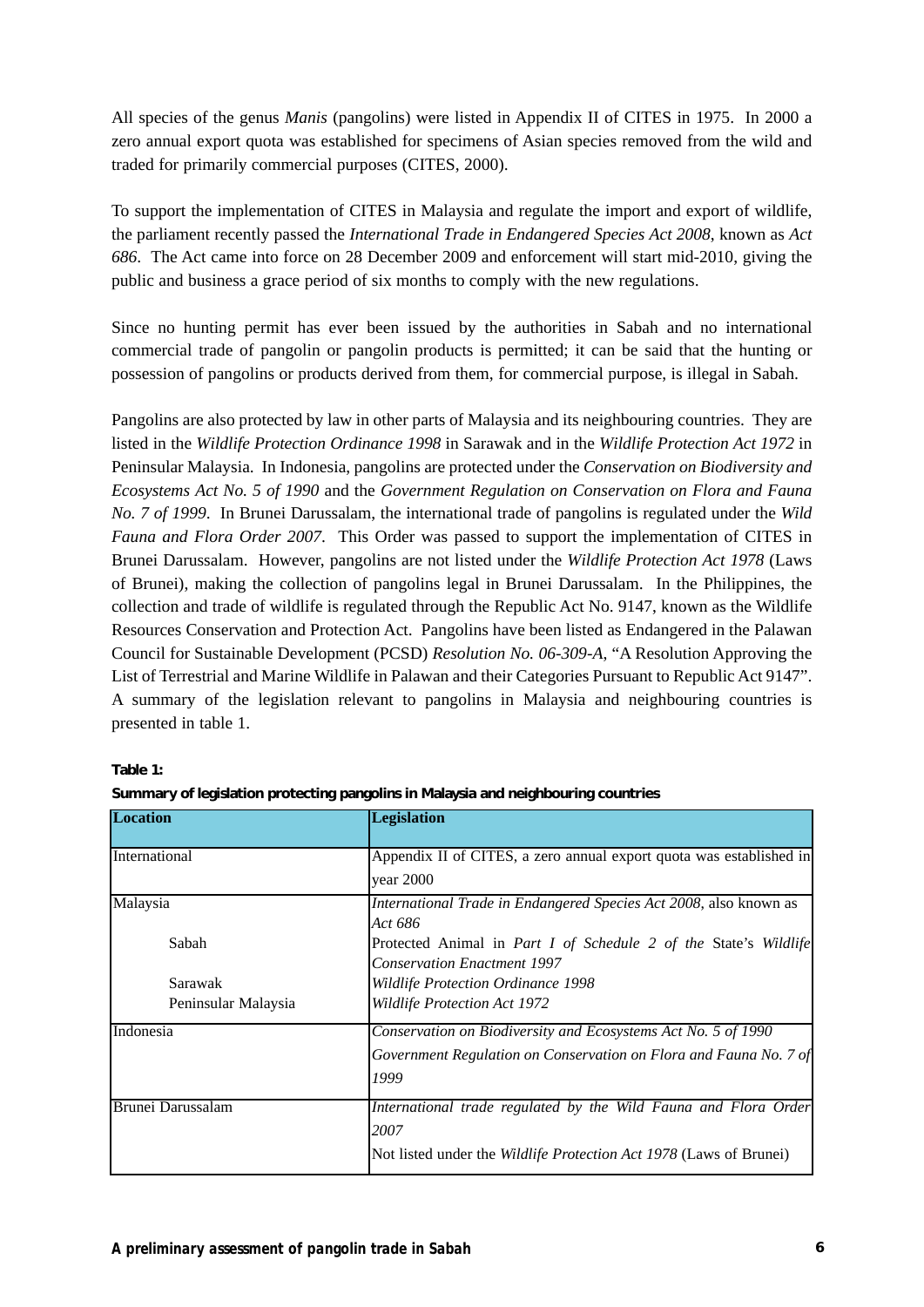| <b>Location</b>                            | <b>Legislation</b>                                                  |  |
|--------------------------------------------|---------------------------------------------------------------------|--|
| Philippines                                | Republic Act No. 9147, also known as Wildlife Resources             |  |
| Conservation and Protection Act<br>Palawan |                                                                     |  |
|                                            | Listed as Endangered in PCSD Resolution No. 06-309-A, "A            |  |
|                                            | Resolution Approving the List of Terrestrial and Marine Wildlife in |  |
|                                            | Palawan and their Categories Pursuant to Republic Act 9147"         |  |

**Table 1: Summary of legislation protecting pangolins in Malaysia and neighbouring countries** *(continued)*

#### **METHODS**

## **Data Acquisition**

The authors met with experts in Sabah prior to organizing the survey. Informal consultations on the trade and status of the species were held with SWD, Sabah Park, WWF-Malaysia (Borneo Programme) and ITBC. These interviews provided information on pangolin hunting activities around Keningau and Kota Marudu on the west coast of Sabah and Lahad Datu and Tawau on the east coast (Fig. 4). The experts were not aware however, of any pangolin hunting or trading activities in the Kinabatangan area (central Sabah). They reported that pangolins are sold to middlemen and brought to transit points along the Sabah coastline where small boats bring the specimens offshore for transfer onto larger vessels.

Semi-structured interviews were conducted between 19<sup>th</sup> and 29<sup>th</sup> October 2009. The survey was limited in time due to a lack of resources. Traveling in Sabah can quickly become expensive mostly due to transportation costs. The interview targets were pangolin hunters and traders. Participants were selected using a snowball sampling approach (Warchol *et al.*, 2003). Given the limited time and resources available for this survey, the team decided to focus their efforts only on the west coast. Interviewees were selected in the vicinity of Sipitang, Kudat, Kota Marudu, Pitas, Kota Belud, Ranau and Kimanis (Fig. 4). Questionnaires were developed using the same model employed during the 2008 pangolin survey conducted by TRAFFIC in Peninsular Malaysia (Chin and Pantel, 2009). A few additional questions were added, most of which related to pangolin behaviour following the recommendations of participants at the workshop on Conservation and Trade of Pangolins Native to South and Southeast Asia, held in Singapore in 2008 (Pantel and Chin, 2009). Two researchers carried out the interviews, all conducted in Bahasa Malaysia; the national language. The surveyors found that it was extremely difficult to obtain information since people were reluctant to admit involvement in illegal activities for fear that they would be reported to the authorities. The team also felt that it was not always safe asking questions about this business as some respondents made it clear they had guns.

During a warehouse raid carried out in February 2009, a team from SWD recovered logbooks containing information on pangolin sources, volumes and price. Two types of logbooks were used by the dealers, those with a brown cover contained records for a warehouse located in Kota Kinabalu (Tuuga, pers. Comm., 10 March 2009) others had a pink cover bearing the name of the source location (Fig. 5). TRAFFIC was generously given access to copies of these for analysis.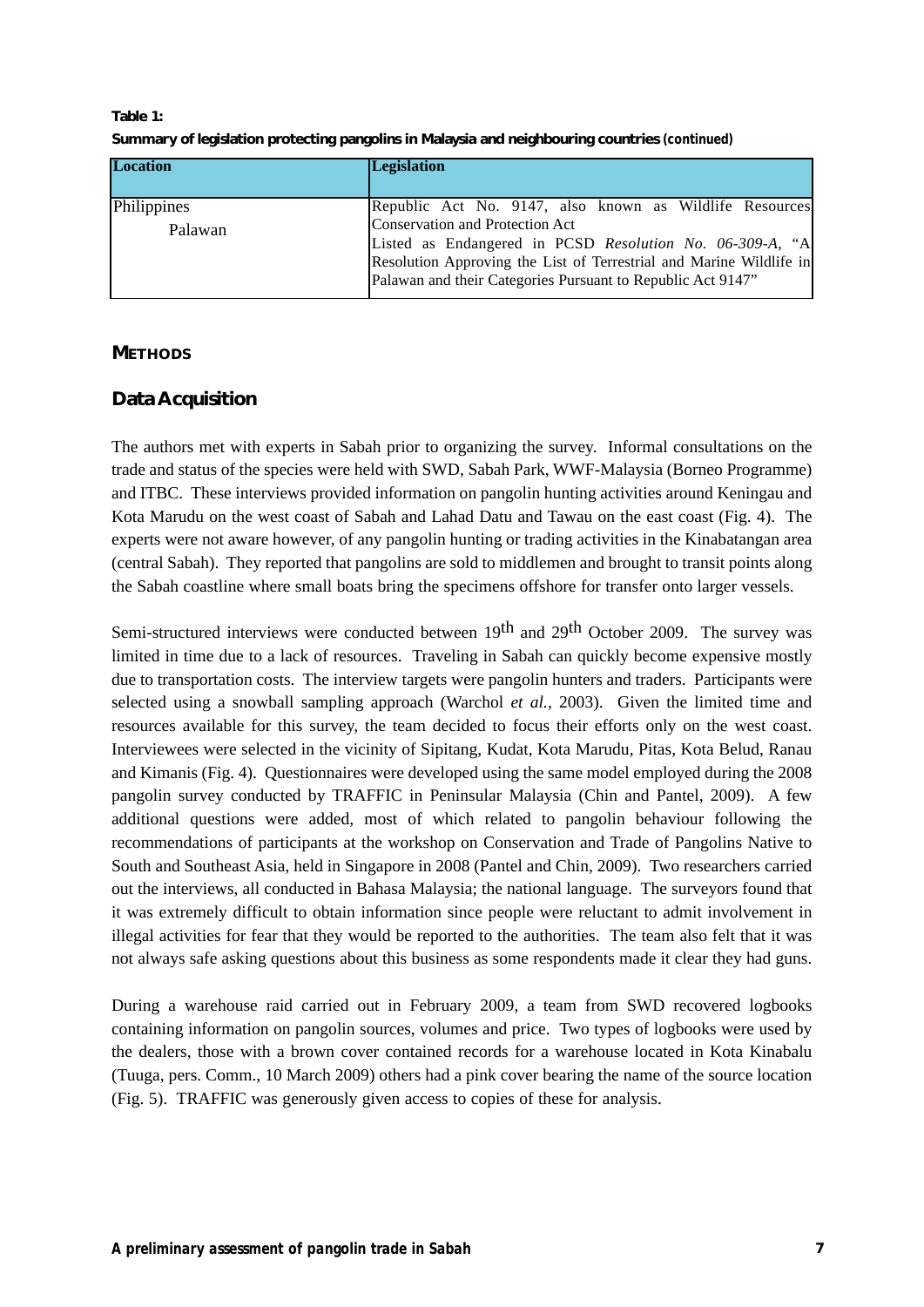**Fig. 4: Main towns where pangolins are traded** 





**Fig. 5: Logbooks recovered by SWD from a warehouse in Kota Kinabalu (Feb. 2009)**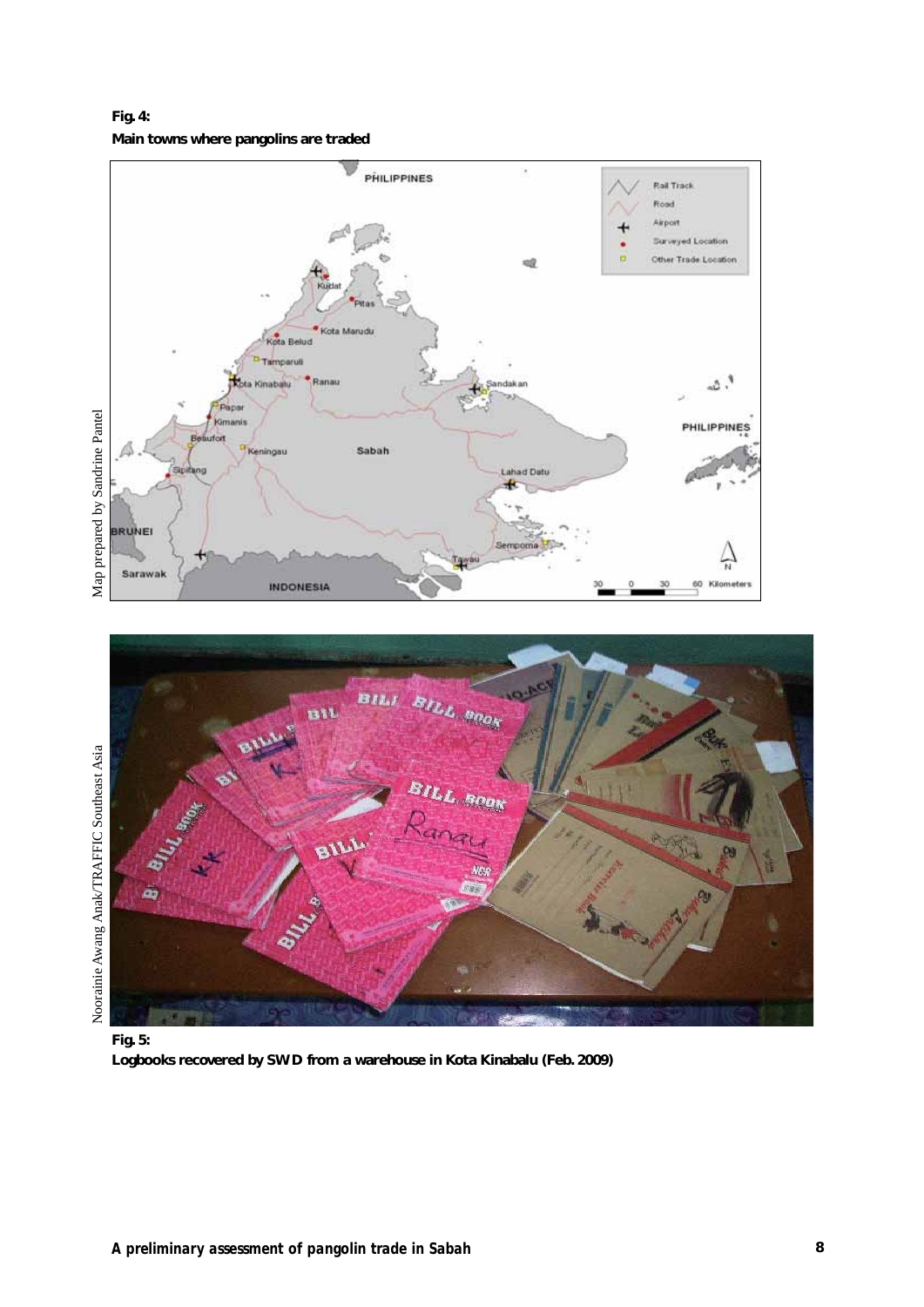## **Analysis**

## **Interview Survey**

Due to the small amount of data recorded during the field survey, simple descriptive statistics were used.

An average of currency conversion rates was computed using OANDA Historical Exchange Rates webpage (http://www.oanda.com/currency/historical-rates) for October 2009, when the survey was carried out. The rate used to translate prices recorded during the interview survey was:  $\text{USD1} =$ MYR3.41.

## **Logbooks**

The logbooks provided data recorded by the trading syndicate between May 2007 and January 2009. Not all the entries in the logbooks were complete, but the data entered generally included date of transaction and the number and weight of pangolins. Additional information, such as location and first name of the provider was also noted for some transactions. Weights were most often recorded by individual, but on occasion the weight of a group of individuals was recorded along with the number of individuals making up that group.

The total weight of pangolins received by the dealer was calculated for each month and all of these records were included. An analysis of pangolin weight distribution was then calculated using only those records where the individual weight of each animal was listed. Box plots were used to assess monthly weight variation and a frequency distribution analysis was carried out on the complete set of individual measurements to allow for the potential distinction between males and females or juveniles. The logbooks did not contain any information on gender or other physical characteristics apart from weight.

Although the results should be considered carefully as the measurements were conducted by a third party; given the extremely large dataset, it was considered that potential errors might be negligible. Although these logbooks brought disastrous conservation news, they represent a unique occasion to examine a very large dataset of Sunda Pangolin measurements.

Pangolin prices were only available for December 2008; hence an average of currency conversion rates for that month was used. The average conversion rate computed by OANDA Historical Exchange Rates for December 2008 was  $USD1 = MYR3.56$ .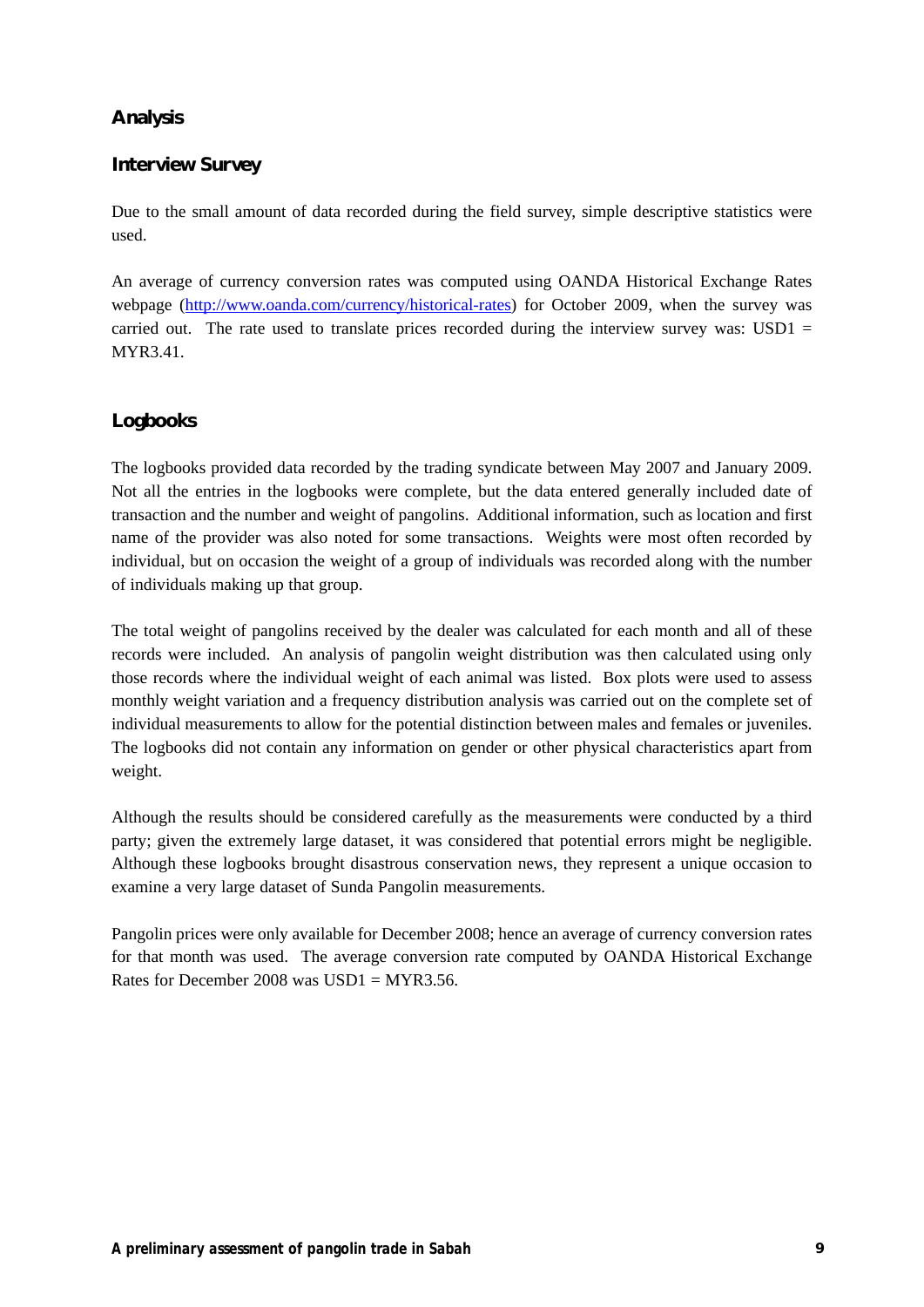#### **RESULTS AND DISCUSSION**

#### **Interview Survey**

#### **Profile of Interviewees**

A total of 13 people were interviewed during this survey. The low number of respondents was due to the short nature of the survey and the reluctance of potential respondents to admit hunting pangolins or providing information on pangolin hunters. Only seven of the interviewees admitted to hunting pangolins. Another six did not admit hunting pangolins but stated that they were aware of the trade and able to provide information on it. However, from tips provided by initial contacts and general feeling from the survey, the team suspected that all respondent were actually hunting or had been hunting pangolins. Two interviewees told the surveyor that they used to hunt pangolins but had stopped for a variety of reasons which included knowledge that the activity was illegal, effective enforcement efforts from SWD and the high penalties prescribed by the law. Interviewees came from different backgrounds including factory worker, business owner, security guard, clerk, farmer, hunter and student. They came from different ethnic groups: out of the 13, seven were Dusun, three from Brunei Darussalam and the rest Bajau, Iban and Rungus. From the team observations, most of the collectors were from ethnic minorities.

Five of the seven pangolin hunters reported that they hunted opportunistically. Similar results were found in Sumatra, Indonesia (Sopyan, 2009) and in Peninsular Malaysia, with most of the hunters interviewed declaring that they only hunted pangolins in an opportunistic manner (Chin and Pantel, 2009), generally relying on other activities for their main source of income. Trade networks become more organized at the level of middlemen and international exporters (Sopyan, 2009). Two of the opportunistic hunters interviewed stated that they only collect pangolins for personal consumption. However, the surveyor learnt from a reliable source that one of these also plays a role as a small scale middleman, buying one to three animals per week. The other five hunters admitted hunting pangolin to supply the trade. All those interviewed suggested that pangolins are generally sold to middlemen since the meat was said to be quite tasteless and difficult to prepare, but above all because the price offered is very high compared to that of other species hunted for wild meat.

Four of the pangolin hunters, who admitted that they hunt purely to sell what they catch, reported that they have been involved in the business for less than ten years (Table 2). The other three did not provide an answer to this question. Only one reported spending more than 50% of his time hunting (Table 3), but this included the hunting of other species such as deer (for personal consumption), Slow Loris *Nycticebus* spp*.* and freshwater turtles (mainly Southeast Asian Box Turtle *Cuora amboinensis*) for sale. An additional three hunters reported that they also hunt deer, mousedeer *Tragulus napu*, *T. kanchil* and Wild Boar *Sus scrofa,* with one of these stating that this was for his own consumption. Only one hunter reported that he only targets pangolins and stated that he spends about 10 to 25% of his time hunting and has done so for the last five to ten years. Three of the hunters who sell their catch to middlemen reported that they can make 10 to 25% of their income from the trade; the remaining two stated income levels of between 25 and 50% (Table 4).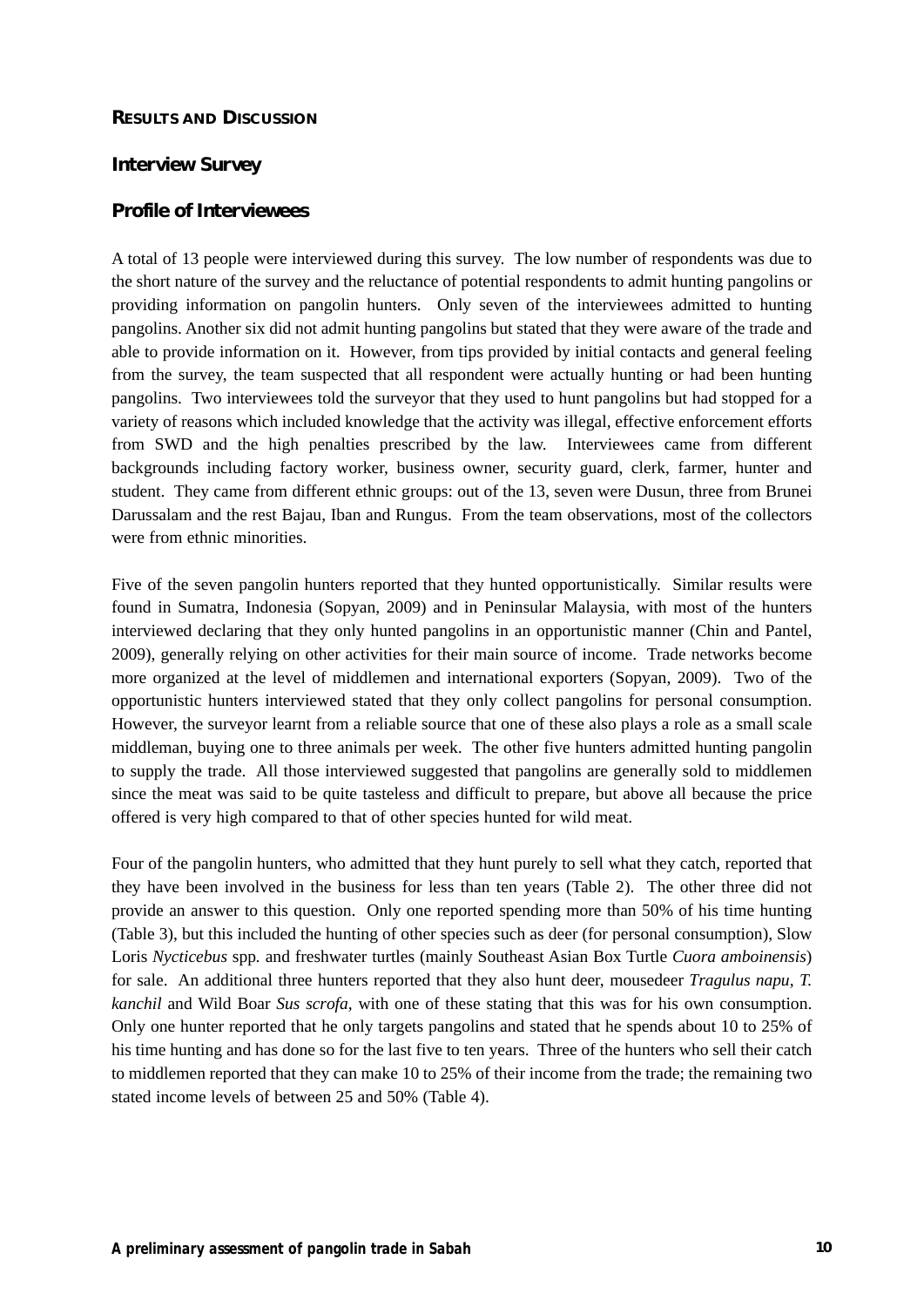#### **Table 2: Number of years spent hunting pangolins as reported by poachers interviewed in Sabah (2009)**

| Years           | <b>Total</b> |
|-----------------|--------------|
| <1              |              |
| $1-5y$<br>5-10y |              |
|                 |              |
| $(No$ response) |              |
| Total           |              |

**Table 3:**

**Percentage of time/day dedicated to hunting by interviewees in Sabah (2009)**

| <b>Time involved</b> | <b>Total</b>   |
|----------------------|----------------|
| 10-25%               | 2              |
| 25-50%               | 2              |
| 50-75%               |                |
| (No response)        | $\overline{c}$ |
| <b>Total</b>         |                |

#### **Table 4:**

**Percentage of income from hunting activities, in Sabah (2009), obtained by poachers interviewed**

| $\frac{1}{2}$ income | <b>Total</b> |
|----------------------|--------------|
| 10-25%               |              |
| 25-50%               |              |
| (No response)        |              |
| <b>Total</b>         |              |

## **Capture and Trade**

All interviewees reported that they search for pangolins at night with frequency of hunting varying from less than once a month to every day. Two hunters stated that they go out in search of the animals three to four times a week, and two reported that they hunt less than twice a week. One of the hunters indicated that he hunts every day and another, less than once a month (Table 5). One of the hunters who reported that he hunts three to four times a week stated that he sometimes goes looking for pangolins at the end of the day straight after leaving his workplace if he notices signs of the animals.

**Table 5: Pangolin hunting frequency, as reported by poachers in Sabah (2009)**

| Frequency      | <b>Total</b> |
|----------------|--------------|
| $\leq$ 1/month |              |
| $<$ 2/week     | 2            |
| $3-4$ /week    |              |
| Everyday       |              |
| (No response)  |              |
| <b>Total</b>   |              |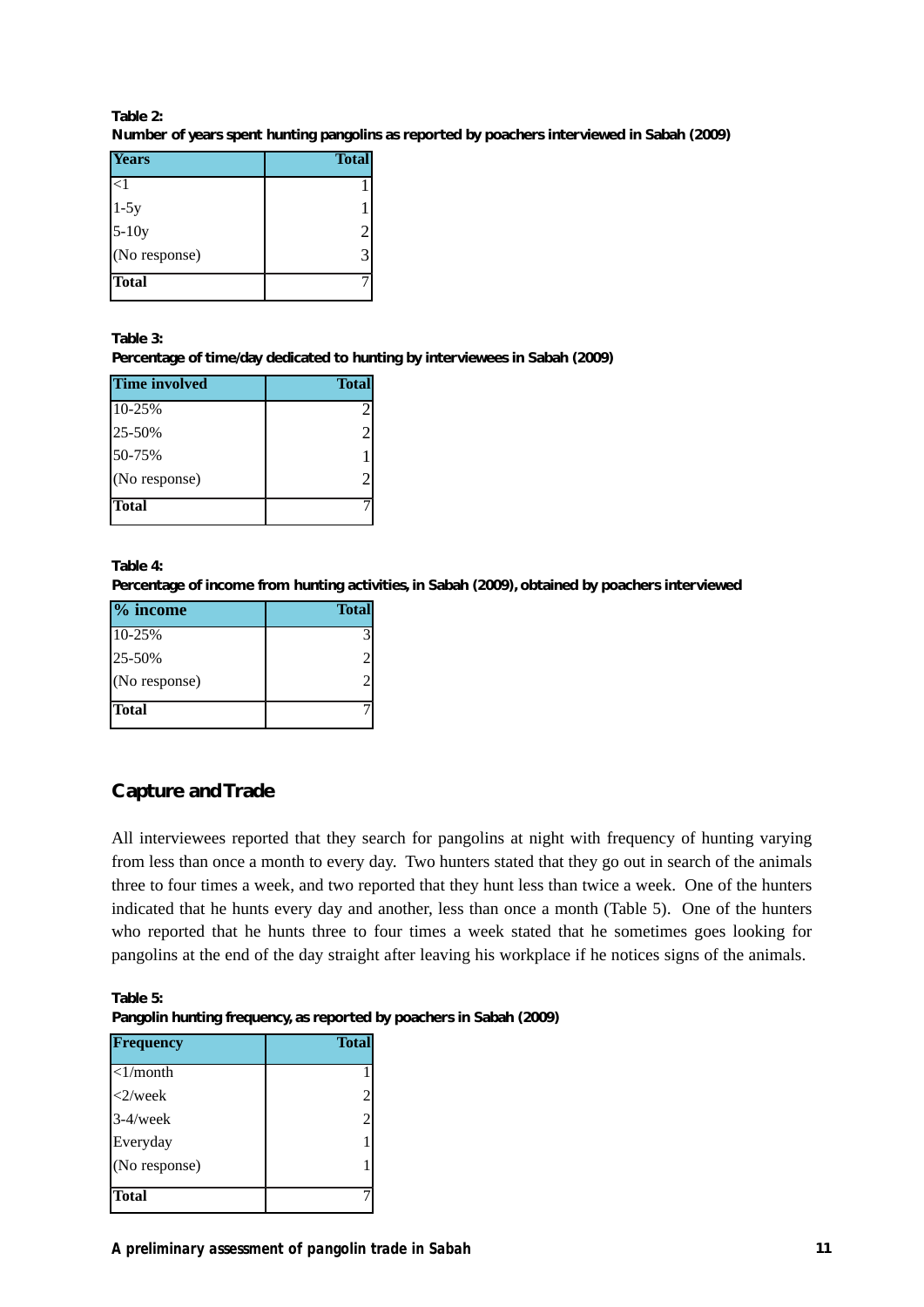Most of the hunters reported that on each night of hunting they would not expect to catch more than one pangolin, if any (Table 6). One hunter reported that he had once found seven pangolins in one night. This same hunter stated that he goes out looking for pangolins every night and generally finds between one and four pangolins on each trip.

Five of the hunters reported looking for pangolins in forested areas close to their village and one stated that he hunts in an orchard (Table 7). However it is important to note that this survey was not conducted adjacent to any oil palm plantations and therefore it is not possible to compare these results with those from Peninsular Malaysia, where it was observed that pangolins occur both in natural and man-made habitats, such as oil palm and rubber plantations. Humphrey and Bain (1990), Francis (2008) and Duckworth *et al.* (2008) all state that although the preferred habitat of the pangolin is forest, they may also be found in rubber and oil palm plantations, gardens and near human settlements.

**Table 6:**

**Number of pangolins likely to be found during a hunting expedition, as reported by poachers interviewed in Sabah (2009)**

| <b>No. Pangolins</b> | <b>Total</b> |
|----------------------|--------------|
|                      |              |
| $1-2$                |              |
| $-4$                 |              |
| (No response)        |              |
| <b>Total</b>         |              |

#### **Table 7: Type of habitat where poachers reported hunting pangolins, in Sabah (2009)**

| <b>Habitat</b> | <b>Total</b> |
|----------------|--------------|
| Forest         |              |
| Orchard        |              |
| (No response)  |              |
| Total          |              |

Five of the seven hunters reported that they use tracking techniques (Table 8). Four stated that they follow the path left by pangolins and two said that they look for signs of disturbed ants' nests. Fig. 6 provides examples of signs left by pangolins, as indicated by the interviewees. It is interesting to note that Chin and Pantel (2009) and Heng and Olsson (2009) found that tracking is generally carried out during the day and only by skilled and experienced hunters. One of the hunters interviewed in Sabah said he would walk along the roadside, hoping to see a pangolin crossing the road, a method which seems to match the observation of Francis (2008) that pangolins are most often seen at night along roads. This method could provide an inexperienced hunter with their best chance of catching an individual. Two hunters indicated that they track the animals with torch lights, whilst one reported hunting pangolins with his dog. It should be noted that the eyes of a pangolin reflect little light (Francis 2008; Newton *et al.,* 2008). Torch lights are therefore probably used more to search for other species (as has been reported in Viet Nam, Newton *et al.,* 2008), or to look for signs of pangolin presence. In Peninsular Malaysia hunters reported listening for noises and then using the torch light to locate the source of the sound (Chin and Pantel, 2009). In Sumatra, Indonesia it was also reported that hunters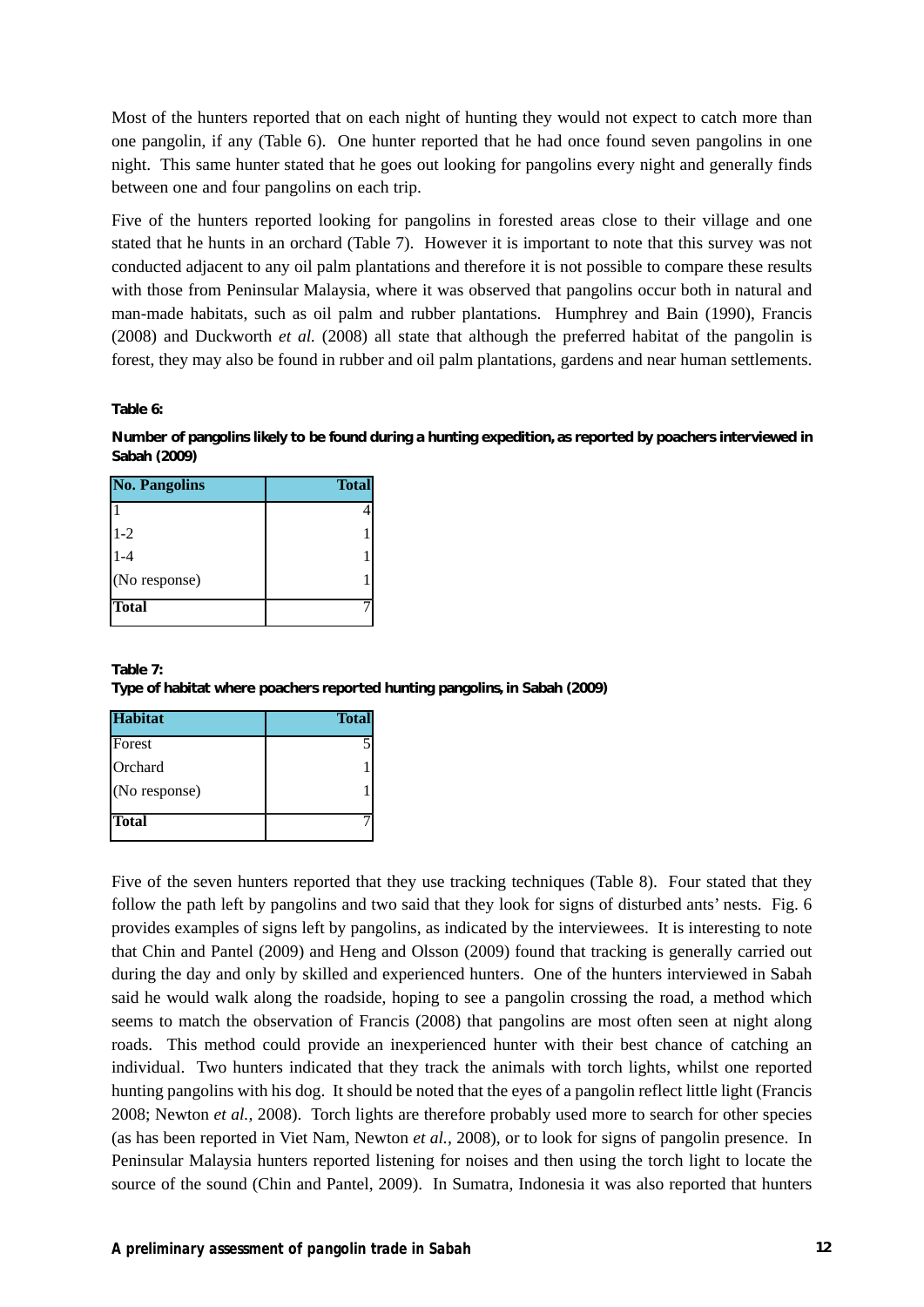usually track pangolins at night, using lamps or trained dogs. During the day they smoke active dens while pangolins are resting inside (Sopyan, 2009).

**Table 8:**

**Techniques reportedly used to catch pangolins by interviewees in Sabah, 2009**

| <b>Technique</b> | <b>Total</b>   |
|------------------|----------------|
| Tracking         | 5              |
| Net              | 3              |
| Torch light      | $\overline{2}$ |
| Hunting with dog |                |
| (No response)    |                |
| Total            |                |

#### **Fig. 6:**

**Signs indicating pangolin presence according to interviewees in Sabah (2009)**







The next most commonly employed technique was the use of nets ( $n = 3$ , Fig. 7a and 7b). These are not species-specific, although hunters did say that they try to put the nets where they see signs of pangolins. In Cambodia it has been reported that hunters use nylon snares most often, with the next most commonly employed methods being tracking using signs and the use of trained dogs (Heng and Olsson, 2009). Traps consisting of nets or wire cages are also used in Peninsular Malaysia (Chin and Pantel, 2009).

Four of the hunters interviewed reported that they use only a single technique (either torch light, tracking or hunting with a dog) with the remaining four employing two or three techniques (nets as traps and tracking, with or without torchlight). The hunters do not therefore appear to rely entirely on trapping. Two of the non-hunters stated that, according to their information, hunters use dogs and nets to trap pangolins. Six hunters declared they hunt for pangolins after rain, but not during any specific

Noorainie Awang Anak/TRAFFIC

Noorainie Awang Anak/TRAFFIC Southeast Asia

Southeast Asia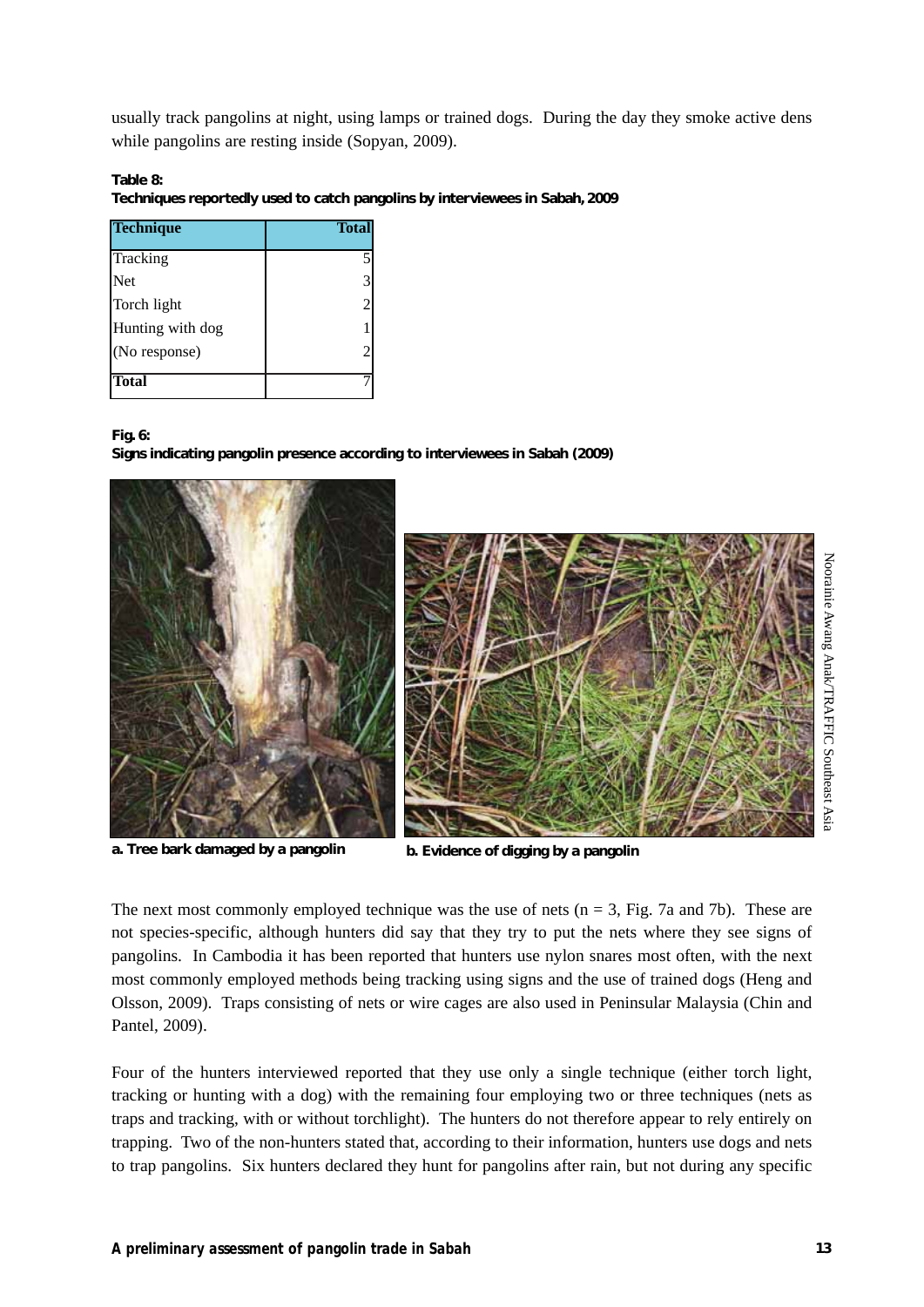season. One hunter reported that he hunts only during dry weather and when the moon is full (i.e. less than once each month). It was also reported in Peninsular Malaysia that hunting is not seasonally-dependant (Chin and Pantel, 2009). In Cambodia, however, studies have determined that hunters are more likely to catch pangolins during the dry season since it is easier to access forested areas and the farmers have more time for hunting activities (Heng and Olsson, 2009). However Conservation International has recently conducted additional studies and results might differ slightly from the ones presented during a 2008 Singapore workshop on Conservation and Trade of Pangolins Native to South and Southeast Asia, held in Singapore in 2008 and organized by TRAFFIC and Wildlife Reserves Singapore. Hunters in Palawan reported that it is easier to hunt pangolins in summer, when slash and burn practices occur (Schoppe and Cruz, 2009). Newton *et al*. (2008) found the opposite in Viet Nam, with hunters reporting that the rainy season was best for pangolin hunting.

#### **Fig. 7a & b:**

**Net used to trap pangolins as shown by poachers in Sabah (2009)**



Five hunters stated they might catch juveniles and six reported that they would not cease their hunting activities during the breeding season. However, when questioned, interviewees were either unaware of any breeding season  $(n=9)$  or believed there is none  $(n=4)$ .

The average size of pangolins caught by the hunters interviewed was  $5.2 \text{ kg } (n=6)$  and the largest individual caught was 13 kg (average for maximum weight reported was 10.8 kg). In Peninsular Malaysia, the average weight of pangolins caught, as reported by the interviewees; was five kilogrammes with a maximum of 11 kg, giving similar results.

Captured pangolins are sold to middlemen  $(n=6)$  with prices per kg, for a live animal, reportedly varying between MYR50 (USD15, at Oct. 2009 rates) and 115 (USD34, at Oct. 2009 rates). There are informal reports of middlemen calling in at oil palm plantations on the East coast of Sabah, offering MYR60 (USD18, at Oct. 2009 rates) per kg to the workers (Pan, 2007). According to SWD (Augustine Tuuga, pers. Comm., 10 March 2009) pangolins are currently sold at MYR95 (USD27, at Oct. 2009 rates) per kg. One hunter reported that scales are sold from between MYR150 to 180 (USD44 to USD53 at Oct. 2009 rates) per kg, whilst another stated that juveniles are preferred, especially newborns or foetuses which can fetch up to MYR2000 (USD585 at Oct. 2009 rates) per individual. It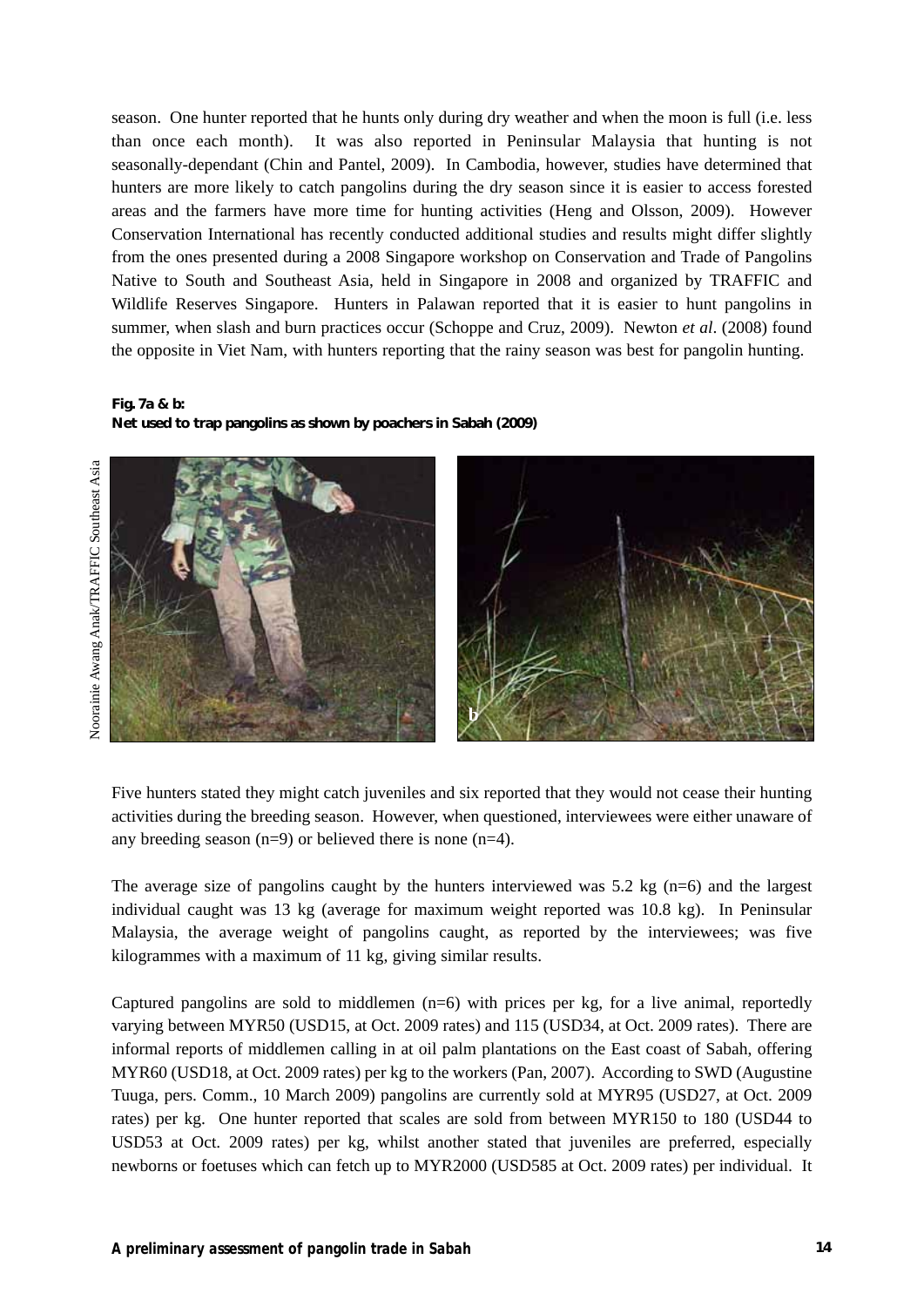was noted in Peninsular Malaysia that different factors influence the price of pangolins, resulting in large variations: from MYR30 (USD9 at Oct. 2009 rates) to MYR330 (USD97 at Oct. 2009 rates) per kg, depending mainly on the season, the middlemen, law enforcement actions and the location (Chin and Pantel, 2009). The price in Sarawak in 2008 was reported to be of MYR90-100 (USD27-30, at 2008 rates) per kg (Chin Sing Yun, in litt., 20 April 2009).

Five hunters reported that prices had increased over the last five years (Table 9), with four specifically stating that this was because pangolins are becoming harder to find. Despite this, four of the hunters reported an increase in the number of pangolins caught both over that year (2009) and the preceding five years (Table 10). The two others did not provide information on this. The increase in pangolin prices is a general trend recorded all over supplying and consuming countries in South and Southeast Asia, with the accepted cause being an increase in demand from consuming countries, in conjunction with a decrease in populations (e.g. Wu and Ma, 2007, Newton *et al.,* 2008; Heng and Olsson, 2009; Schoppe and Cruz, 2009).

**Table 9:**

**Pangolin price fluctuation over the last five years, as reported by poachers interviewed in Sabah (2009)**

| <b>Price fluctuation</b> | <b>Total</b> |
|--------------------------|--------------|
| Increase                 |              |
| Don't know               |              |
| (No response)            |              |
| <b>Total</b>             |              |

**Table 10:**

**Trends in pangolin captures in 2009 and during the last five years, as reported by poachers interviewed in Sabah**

| Trends in pangolin caught | 2009 | 2005-09 |
|---------------------------|------|---------|
| Increase                  |      |         |
| Don't know                |      |         |
| (No response)             |      |         |
| <b>Total</b>              |      |         |

## **Ecology and Use**

Among the 13 interviewees, only three provided information on pangolin birth frequency, stating that pangolins give birth only once a year (Table 11) which is in accordance with past research on the species (MacDonald, 2001; Duckworth, 2008). Another three interviewees reported that the animals produce two offspring (Table 12). Two participants reported that females are generally seen with young at the end or the beginning of the year, with one noting that it was not common to see females with offspring. Other interviewees did not provide information on this. Lim and Ng (2007) reported that maternal care is likely to occur between September and January. In Palawan, however, farmers reported seeing female pangolins with young generally as early as August (Schoppe and Cruz, 2008).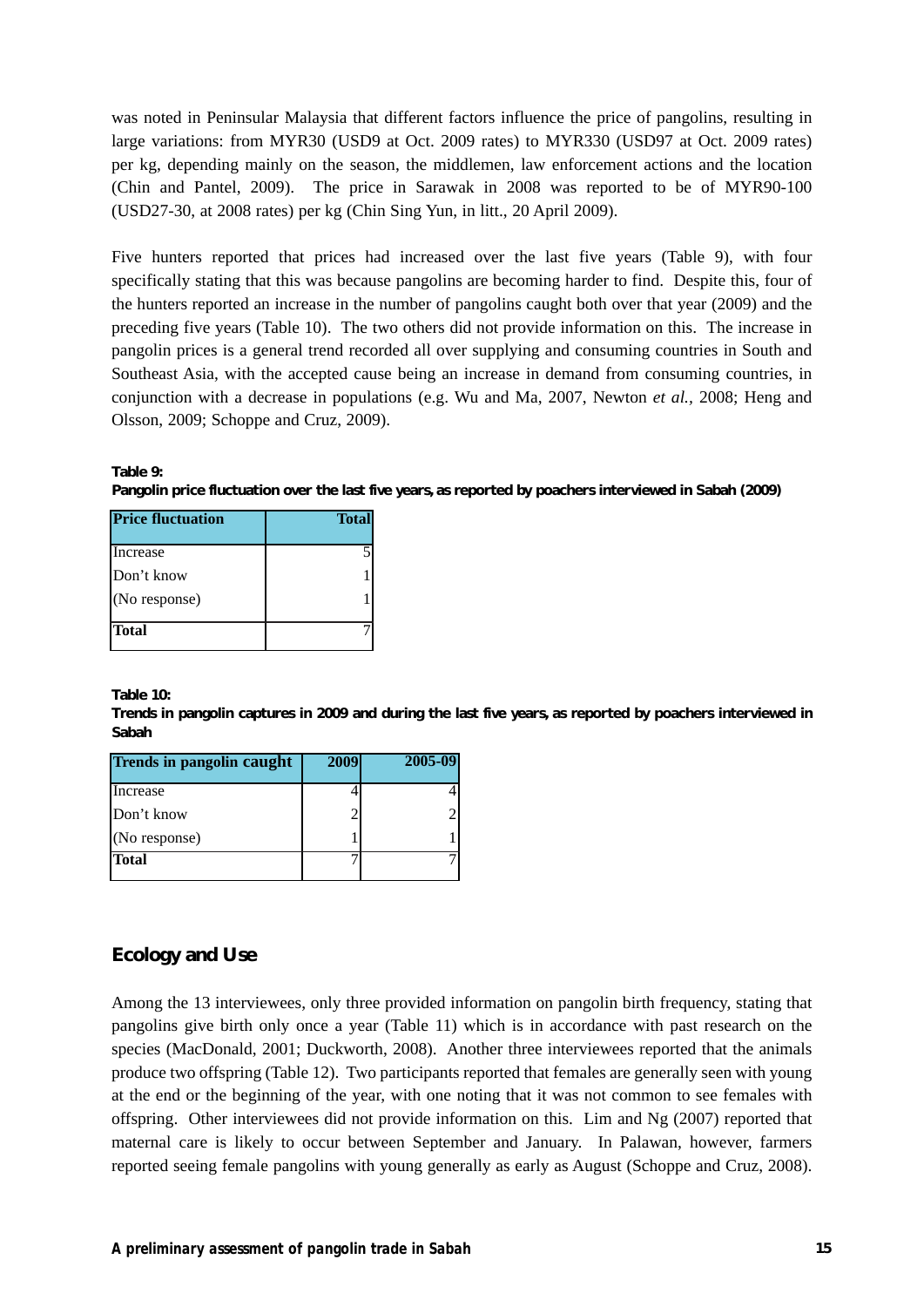No specific trend was reported in the gender seen or even collected (males: two, females: one, do not know: ten). The interviewees were generally well aware of the diet of the pangolin, with four reporting that the species eats ants, five stated that the diet consists of ants and termites, four included other insects such as bees and wasps and one stated that mosquitoes formed part of the diet.

**Table 11: Birth frequency for the Sunda Pangolin as reported by people interviewed in Sabah (2009)**

| <b>Birth Frequency</b> | <b>Total</b> |
|------------------------|--------------|
| Don't know             | 10           |
| Yearly                 |              |
| <b>Total</b>           |              |

#### **Table 12:**

**Size of Sunda Pangolin litter as reported by the people interviewed in Sabah (2009)**

| <b>No Young</b> | <b>Total</b> |
|-----------------|--------------|
|                 | 3            |
|                 | 3            |
| Don't know      |              |
| Total           | 13           |

Nine interviewees provided information on the use of pangolins; five said the meat is used for food and eight reported some medicinal properties. Among the latter, treatment for asthma was the most commonly stated medicinal use  $(n=5)$ , two people specified that the meat is consumed for this purpose and one said that the scales are used for this. Two stated that pangolin scales are worn for protection as pendants. Four interviewees stated that the scales are used in traditional medicine but did not specify for which condition, one did report that scales are used in the treatment of backache. One person said that pangolin meat helps to cure arthritis, whilst another answered that the gall bladder can be used as medicine, but did not specify for which treatment. One hunter described how the scales are removed, reporting that the animal is soaked in hot water and left until the scales can be removed using pliers or simply pulled out with the fingers, a method observed by Sopyan (2009) in Sumatra, Indonesia. Pangolins are shipped frozen from Sumatra to China and Viet Nam Sopyan (2009), but in Peninsular Malaysia, they are generally shipped alive, in blue bags (Chin Sing Yun, pers. comm., 2008) to be sent by land through Thailand to China. The method used for the storage and transport of pangolins out of Sabah might potentially provide information on subsequent trade routes and destinations.

#### **Awareness of legislation and conservation**

Twelve of the interviewees stated that it is illegal to hunt pangolins with only one of those who admitted to being a hunter saying that he did not know that pangolin hunting is prohibited. Seven of the interviewees had already heard about enforcement cases where suspects had been arrested and two referred to cases in Peninsular Malaysia which had been reported in the news. Three made reference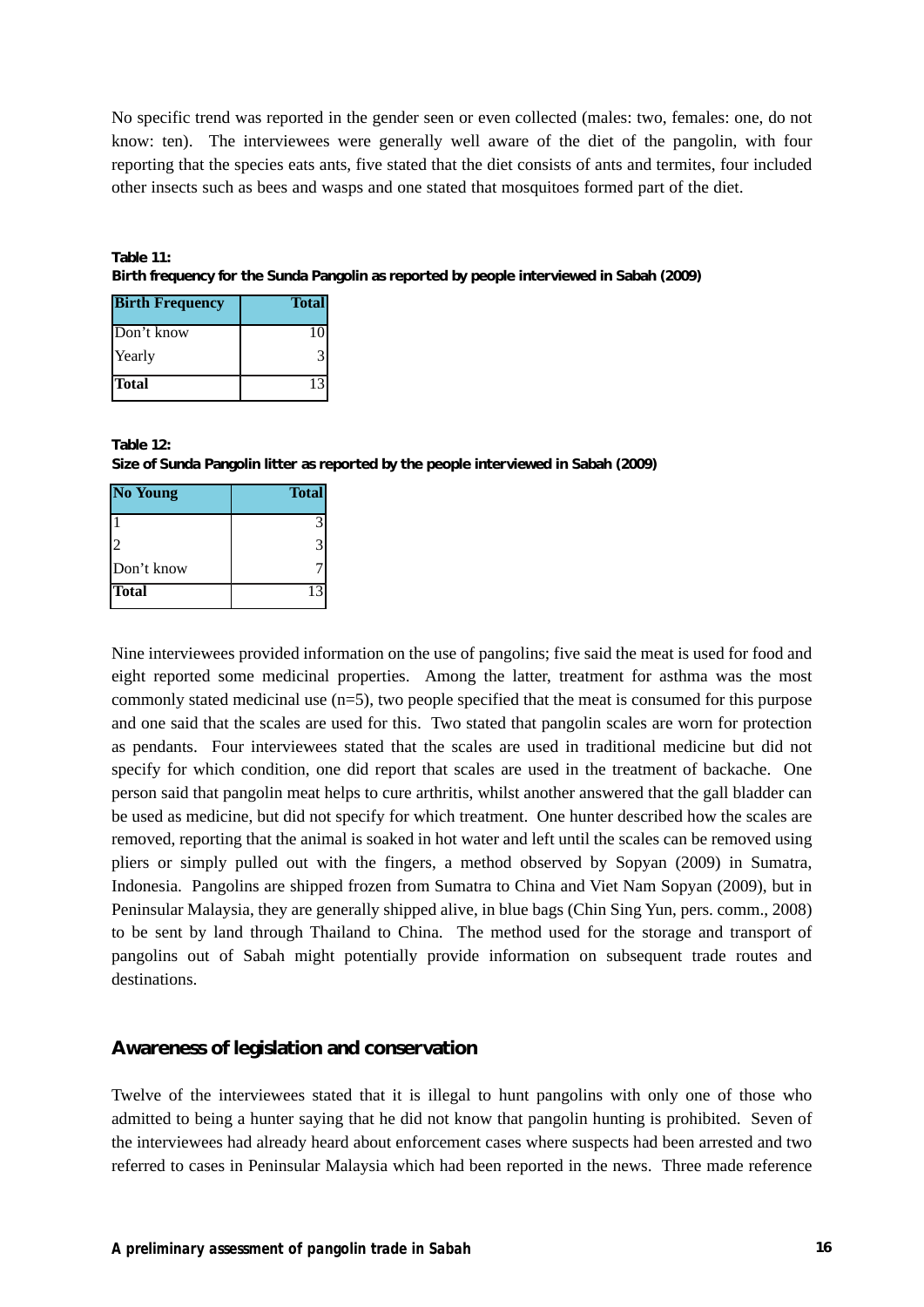to a specific case in Sabah, where a couple were arrested for buying pangolins, jailed for three months and fined MYR12 000 (USD3505 at 2009 rates).

Twelve respondents stated that they believe that pangolins will become extinct, with only one choosing not to give an opinion on this. The reasons provided were: over collection (n=6), forest clearance and forest fires (n=4), demand for food (n=2) and lack of enforcement or monitoring (n=2). One of the hunters stated that it is very difficult for them to stop hunting because the demand is great and the price offered is so high.

#### **Logbooks**

## **Volume of Pangolins Collected**

The logbooks seized by SWD in February 2009 contain data for the period between May 2007 and January 2009. No data were recorded between August 2007 and February 2008 and for June 2008. No information is available to assess whether the missing data reflects a gap in trading activities during these months, or simply that those logbooks were not recovered during the raid. A summary of all information recorded in the recovered logbooks indicates that a total of approximately 22 200 pangolins were killed between May 2007 and January 2009 to supply this syndicate. It is suspected that most of these pangolins were alive when they arrived at the syndicate's facility, as the dealers took care to indicate in the logbooks when pangolins were dead or frozen. In only one case were pangolins reported to be frozen. In addition to the recording of whole animals, a total of 834.4 kg of pangolin scales were also listed in the logbooks. The total weight of pangolins traded was summarised by month. The total number of individuals traded was estimated using a mean weight calculated each month for the records where pangolins were weighted individually (Table 13). Based on data recorded during 2008, the traders appeared to be most active during the second part of that year. Since no such trend was reported by the collectors this requires further investigation.

**Table 13:**

**Pangolin traded between May 2007 and January 2009 as recorded in Kota Kinabalu logbooks, Sabah (source: logbooks seized by SWD in February 2009)**

|                                          | May<br>07 | Jun<br>07                       | Jul<br>07 | Mar<br>08 | Apr<br>08 | May<br>08 | Jul<br>08    | Aug<br>08                                                                 | <b>Sep</b><br>08 | Oct<br>08 | <b>Nov</b><br>08 | Dec<br>-08 | Jan<br>09 |
|------------------------------------------|-----------|---------------------------------|-----------|-----------|-----------|-----------|--------------|---------------------------------------------------------------------------|------------------|-----------|------------------|------------|-----------|
| Weight (kg)                              |           | 973.5 6622.8 7394.6 291.6 262.8 |           |           |           |           |              | 1466.2 8264.1   11191.8   11592.3   13711.8   12972.8   13266.4   20164.6 |                  |           |                  |            |           |
| Mean (kg)                                | 5.4       | 5.0I                            | 4.9       | 5.71      | 5.6I      | 6.3       | 4.6          | 4.8I                                                                      | 4.7              | 4.9       | 4.9              | 5.0        | 5.8       |
| <b>No. estimated</b> 179.1 1336.4 1502.8 |           |                                 |           | 51.0      | 46.8      |           | 233.8 1779.4 | 2318.5                                                                    | 2447.7           | 2789.1    | 2641.3           | 2628.6     | 3478.0    |

The logbooks with the location name of Keningau, Kota Belud, Kota Marudu and Ranau only contained records for April, May and December 2008 (Table 14). At these locations the weight was indicated per individuals for each record. It is thus possible to provide an actual number of individuals. No information is available to indicate whether some logbooks were missing or no pangolins were supplied from these locations outside the months of April, May and December 2008. Based on the information available, transactions recorded at these sites involved 772 animals, with Keningau (380) and Marudu (263) being the most active locations.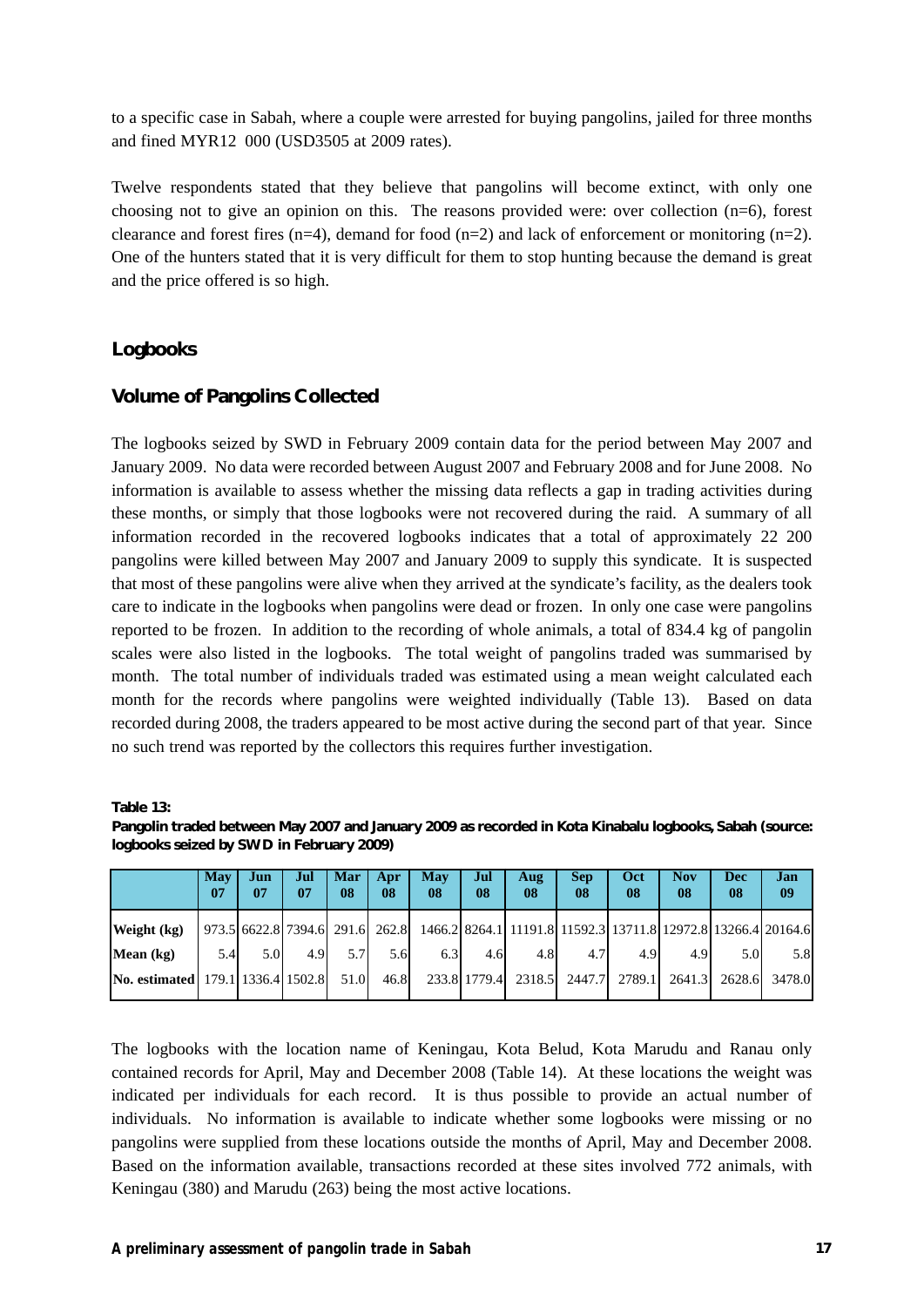#### **Table 14:**

**Total weight and number of pangolins supplied from four locations in Sabah (source:logbooks seized by SWD in 2009)**

| <b>Locations</b>                              | April 08        | May 08          | <b>Dec 08</b>           | <b>Sub-Total</b> |
|-----------------------------------------------|-----------------|-----------------|-------------------------|------------------|
| Keningau<br>Weight (kg)<br>No. individuals    | 563.0<br>102.0  | 1564.5<br>278.0 | 0.0 <sub>l</sub><br>0.0 | 2127.5<br>380.0  |
| Kota Belud<br>Weight (kg)<br>No. individuals  | 68.0<br>11.0    | 294.9<br>51.0   | 107.3<br>17.0           | 470.2<br>79.0    |
| Kota Marudu<br>Weight (kg)<br>No. individuals | 634.2<br>102.0  | 1096.1<br>161.0 | 0.0<br>0.0              | 1730.3<br>263.0  |
| Ranau<br>Weight (kg)<br>No. individuals       | 0.0<br>0.0      | 0.0<br>0.0      | 237.6<br>50.0           | 237.6<br>50.0    |
| Sub-total<br>Weight (kg)<br>No. individuals   | 1265.2<br>215.0 | 2955.5<br>490.0 | 344.9<br>67             | 4565.6<br>772.0  |

The estimated numbers of pangolins supplied directly to the Kota Kinabalu warehouse and the actual numbers supplied from four other locations are summarised monthly, in figure 8. It should be noted that these figures are only estimations to provide the reader with an idea of the amplitude of the trade and should not be considered as authoritative numbers as the authors had no control over the way the measurements were performed.

#### **Fig. 8:**

**Estimated number of pangolins traded between May 2007 and January 2009 by a single syndicate in Sabah (source: logbooks seized by SWD in 2009)**



According to the name on the logbooks and locations listed for certain records, the sources or destination points included: Kota Kinabalu, Keningau, Kota Belud, Kota Marudu, Ranau, Tawau, Tamparuli, Sandakan, Sipitang, Papar and Beaufort. Two routes were indicated and these bear a possible relationship to shipments between Kota Kinabalu to Sandakan and Kota Kinabalu to Tawau.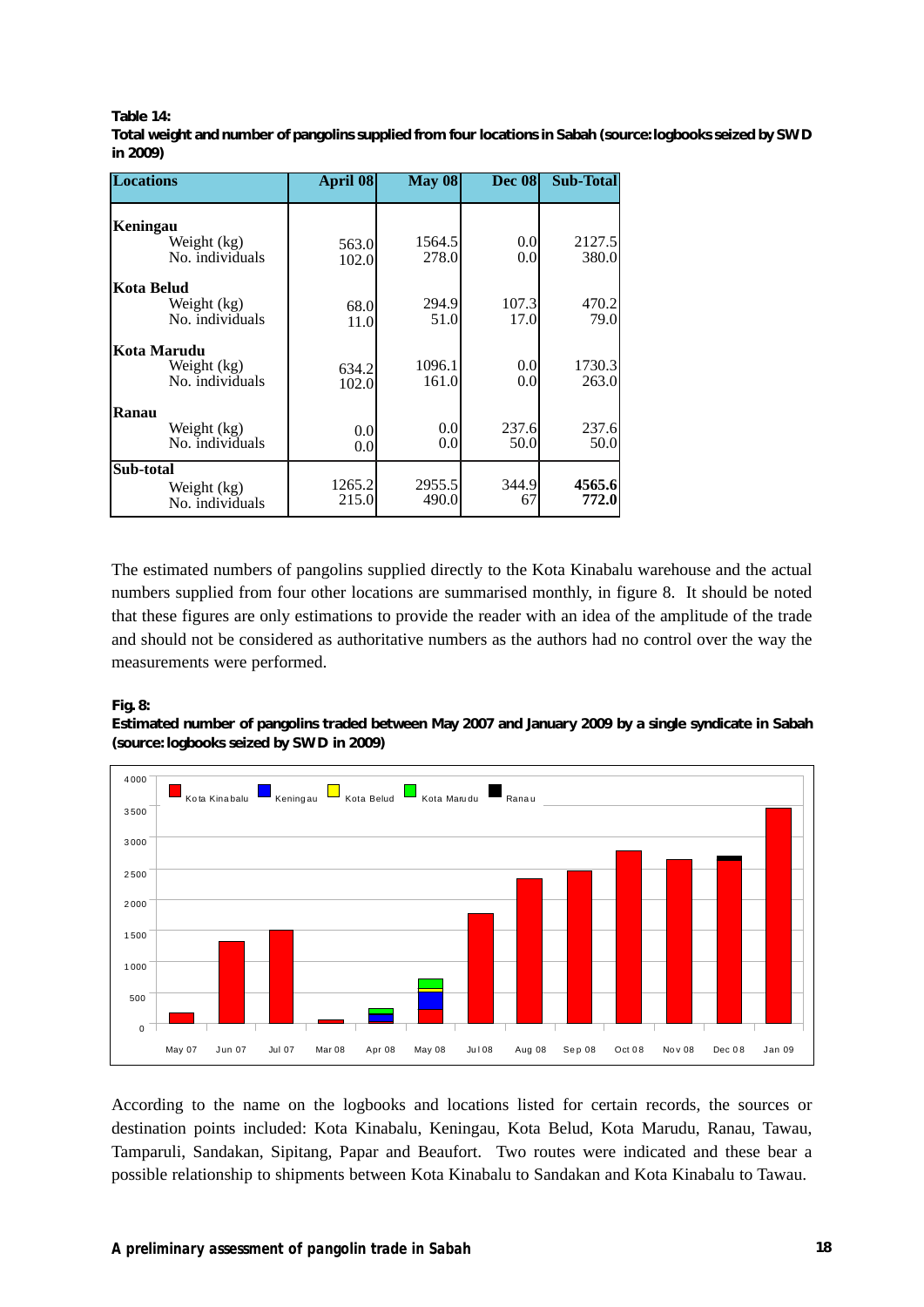Prices were only recorded in the Ranau logbook for December 2008. Pangolins were purchased by the dealer at a price between MYR115 (USD32, at Dec. 2008 rates) and MYR119 (USD33, at Dec. 2008 rates) per kg and scales for MYR180 (USD51, at Dec. 2008 rates) per kg. The first names of a small number of people were recorded in conjunction with these transactions, and it is possible that these refer to first level middlemen or hunters. Using a rounded price of MYR100 per kg, it can be estimated that the syndicate invested MYR11 274 090 (USD3 376 355, at 2008 rates) for the purchase of live pangolins between May 2007 and December 2008. Using a price of MYR180 per kg, it can be estimated that an extra MYR150 192 was invested in scales. These figures when combined, give an average of MYR571 214 (USD171 067, at 2008 rates) per month or MYR19 040 (USD5702, at 2008 rates) per day. It should be noted that prices may vary with time and location, that juvenile pangolins might be sold for higher values and that some logbooks might be missing, particularly as there are no entries to indicate any activity between August 2007 and February 2008. It is impossible to calculate the level of profit made by the syndicate through the sale of the animals recorded in the logbooks since no re-sale prices are available. It is however easy to imagine that gains would be quite high.

#### **Seizures**

A number of enforcement actions against the illegal collection or trade of pangolins were conducted by SWD between 2001 and October 2007 (Table 15). According to Tuuga (2009) most of the seizures were made at the level of collectors and involved live pangolins or scales. Only one seizure was recovered at a higher level in the trade chain. In 2005 a lorry was stopped during a police roadblock between Sandakan and Kota Kinabalu and 530 frozen pangolins stored in polystyrene boxes were recovered. According to the data presented by Tuuga (2009) at a pangolin workshop, in Singapore, another four enforcement cases involving pangolins seizures were carried out in 2007 and one in 2008. When compared to the number of pangolins illegally collected as recorded in the seized logbooks, these figures highlight the difficulties encountered by the Department to combat the illegal collection and trade of the species. For example, the average of pangolins traded by this syndicate per month (approximately 22 200 pangolins over 21 months) exceeds the total of animals seized by SWD between 2001 and 2007.

|                    | 2001 | 2002    | <b>2005</b>    | 2006              | 2007            | <b>Total</b> |
|--------------------|------|---------|----------------|-------------------|-----------------|--------------|
| No. of cases filed |      |         |                |                   |                 |              |
| No. of pangolins   |      |         | $530$ (frozen) | 100               | 23              | 654          |
| Amount of scales   |      | $54$ kg | 35 boxes       | 2 baskets + 300 g | $200 \text{ g}$ |              |
| Amount of meat     |      |         |                | 3 pieces          |                 |              |

#### **Table 15:**

**List of pangolin seizures made by SWD between 2001 and October 2007**

*Source*: Data sent to TRAFFIC by Sabah Wildlife Department in 2007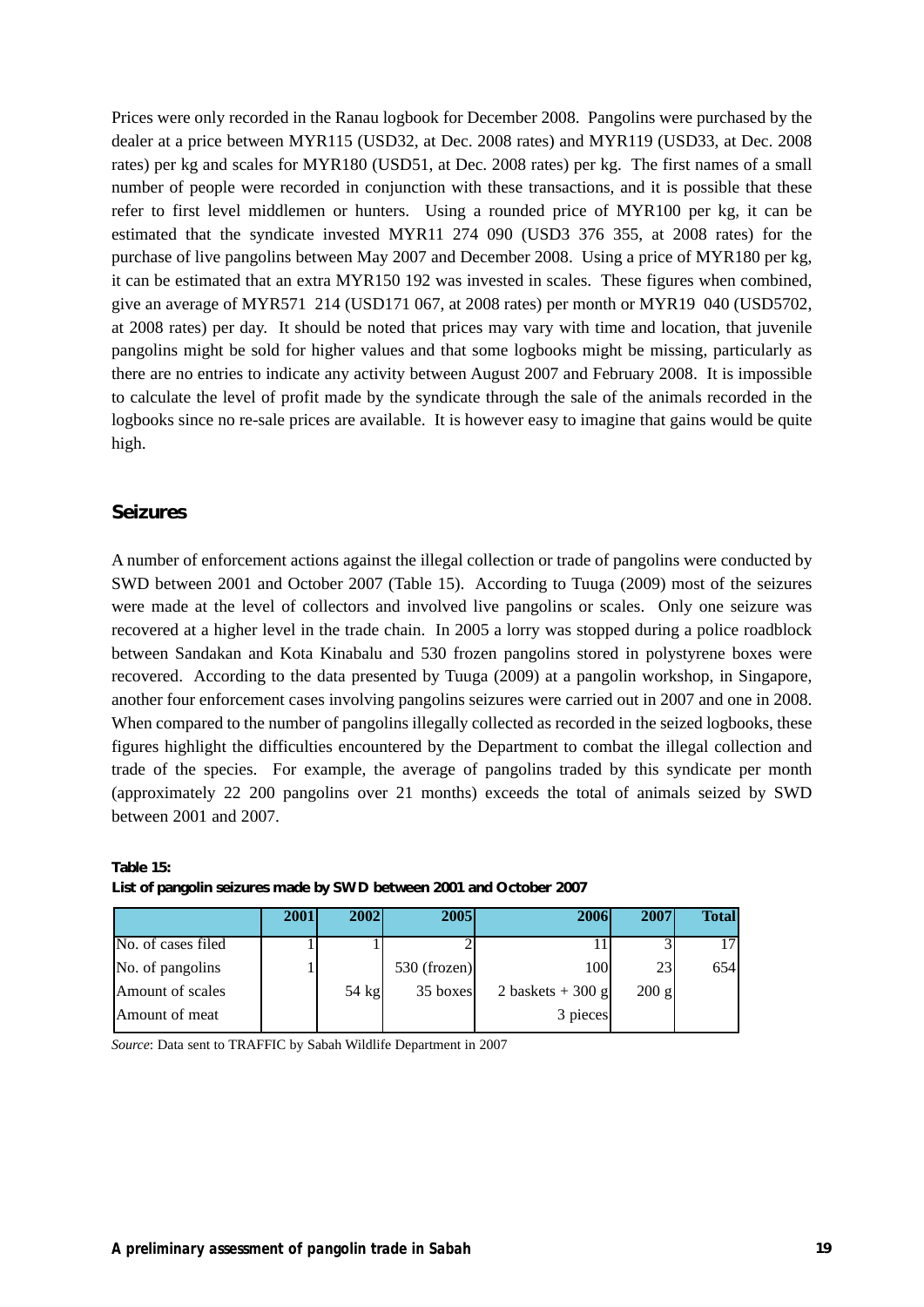## **Pangolin Measurements**

Wu *et al.* (2004b) carried out body weight measurements on 20 individuals of the Sunda Pangolin and 43 individuals of the Chinese Pangolin and found a range of 1600 – 7000 g and 1500 – 8750 g respectively. Females of the Chinese Pangolin were lighter than males with a weight range of 1500 – 5725 g and an average of 3482 g  $(\pm 1305)$  compared to 2150 – 8585 g and a mean of 4532 g  $(\pm 1350)$ for males. A similar difference between genders was also reported by Health (1992) with an adult body mass ranging from 2350 (young, sexually mature female) to 7000 g (large adult male). Although no gender comparison is provided for the Sunda Pangolin*,* Wu *et al.* (2004b) did not find any significant differences in body weight between both species. We therefore suggest that body weight differences similar to those found in the Chinese Pangolin could be expected between males and females of the Sunda Pangolin.

Descriptive statistics performed on the entire set of individual measurements provided a dispersion of the body weight month by month (Table 16). The interquartile range varied from 2.7 to 7.7 kg, with the lowest value in July and the highest in May (Fig. 9). The minimum value varied from 2.3 in March to 0.2 kg in July. This could be due either to a difference in sample size, as the number of pangolins collected suddenly increases sharply in July; or to the birth of pangolins during the summer. As revealed during interview surveys conducted in both Sabah and on the Malaysian Peninsula, pangolin hunters do not appear to target any specific age group or gender. However it should be noted that the ratio of male/female collected could still be influenced by species behaviour in relation to hunting techniques.

|                | $Mar 08$ | Apr 08 | <b>May 08</b> | $Jul$ 08 | <b>Aug 08 Sep 08 Oct 08</b> |      |      | $\sqrt{N}$ Nov 08 | Dec 08 | <b>Jan 09</b> |
|----------------|----------|--------|---------------|----------|-----------------------------|------|------|-------------------|--------|---------------|
|                |          |        |               |          |                             |      |      |                   |        |               |
|                |          |        |               |          |                             |      |      |                   |        |               |
| Min. Wt (kg)   | 2.3      | 1.5    | 1.5           | 0.2      | 0.6                         | 0.7  | 0.6  | 0.4               | 0.4    | 0.3           |
| $Q1$ (kg)      | 4.5      | 4.6    | 4.5           | 2.7      | 2.9                         | 2.7  | 2.9  | 2.9               | 3.2    | 3.9           |
| Median Wt (kg) | 5.5      | 5.5    | 5.9           | 4.5      | 4.6                         | 4.5  | 4.6  | 4.7               | 4.7    | 5.4           |
| $Q3$ (kg)      | 7.0      | 6.4    | 7.7           | 5.7      | 6.1                         | 5.9  | 6.1  | 6.1               | 6.3    | 7.3           |
| Max. Wt (kg)   | 12.0     | 13.8   | 13.1          | 19.0     | 16.3                        | 18.1 | 20.9 | 19.5              | 16.1   | 16.2          |
| In             | 52       | 47     | 236           | 1731     | 2253                        | 2353 | 2727 | 2601              | 2470   | 3730          |

**Table 16:**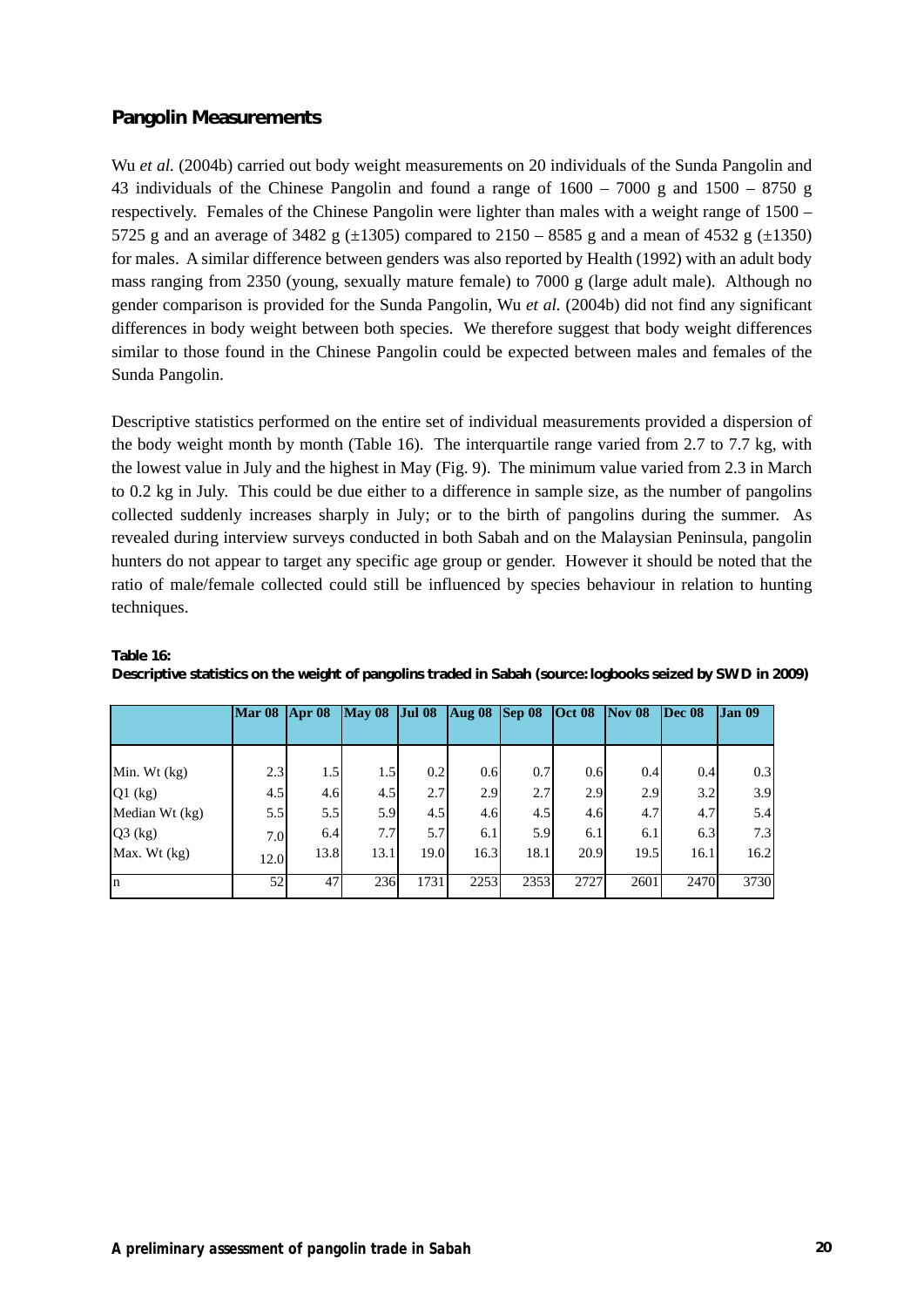



These figures confirm the occurrence of extremely large individuals (with weights up to 20 kg), as reported by interviewees during the survey carried out in Peninsular Malaysia. However these animals remain outliers which are neither seen nor captured frequently.

An examination of the weight distribution by intervals of half a kilogramme (Fig. 10) reveals two peaks; the first between two and two and a half kilogramme and the second between four and a half and five and a half kilogramme. This could potentially be identified as weight distribution of females and males or as different age categories. Data recorded by Wu *et al.* (2004b), showed a larger overlap between genders. In the absence of any information on gender or other specific measurement, it is therefore difficult to draw any specific conclusions. Based on Wu *et al.'s* (2004b) measurements, if we consider records below 1.5 kg to be those of juveniles, the proportion of this group represents about three per cent of the sample (572 records out of 19 552). This obviously only represents a guess and further studies on pangolins biology are required to understand how each age group is represented in the trade.





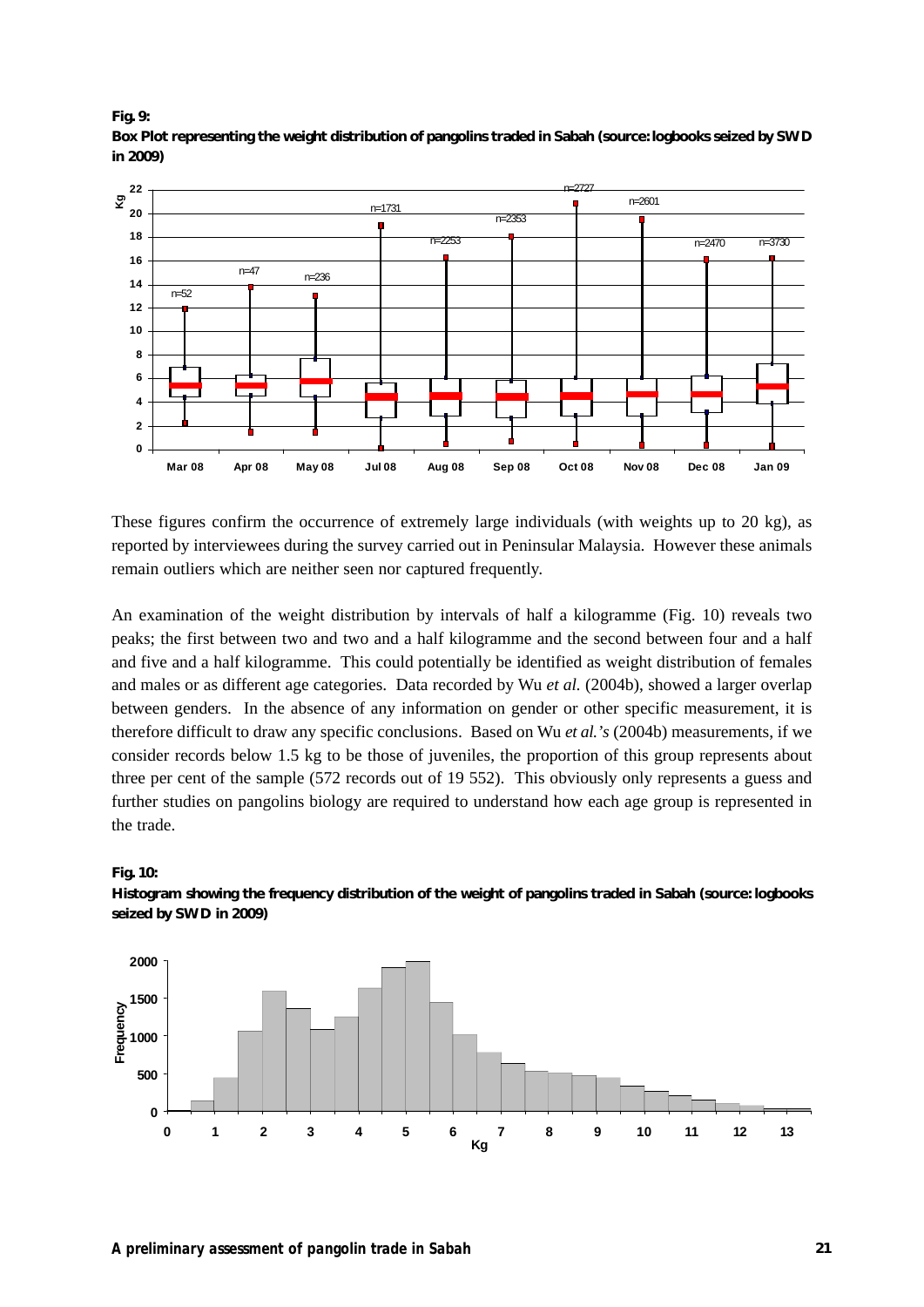#### **CONCLUSION AND RECOMMENDATIONS**

The surveyors reported that interviewees were reluctant to provide information, possibly translating to some fear of enforcement action. Longer field studies would provide more time for the team to establish trust with local people. From the different types of information collected in Sabah, as well as comparison with data collected in Peninsular Malaysia, a certain number of conclusions can be drawn. As was found in Peninsular Malaysia (Chin and Pantel, 2009), most of the people collecting pangolins in Sabah are likely to do so in an opportunistic manner. Although the number of people interviewed was too low to draw an accurate picture of the situation, it is anticipated that three scenarios exist: people who are not professional hunters, but will collect pangolins when opportunistically encountering a specimen; these can be from different backgrounds, from factory or plantation workers to clerks and business owners. Another category is made up of hunters who do not target specifically pangolins but will catch one if encountered. Finally, a small number of skilled and experienced hunters might be specialised in catching pangolins. A report by the World Bank (2005) determined that pangolins were an important source of cash income. It was found that hunters generally view pangolin hunting as a bonus, a way to quickly access cash rather than as an activity to provide their family with a regular income. This can easily be explained by the high risk involved in using a selective hunting strategy for elusive species such as the pangolin. These animals are difficult to find and hunters generally catch only a small number at a time. The large number of people opportunistically looking for pangolins might thus represent a higher risk, or be at least as important as the pressure exercised by specialised hunters.

In most cases, hunters catch pangolins to supply the trade rather than for personal consumption, which is generally the case for high profile species such as tiger, rhino and bears. However, these gains are only short term, and cannot increase the standard of living of the harvesters over the long term (Corlett, 2007). Like other pangolins, Sunda Pangolin is believed to have a very low reproduction rate, making it highly vulnerable to over-harvesting (IUCN, 2010). According to TRAFFIC (2008), pangolin hunting is not critical to livelihoods, mostly due to the irregular nature of the catch. In a study conducted by Bennett *et al*. (2000), it was found that wild meat was only available in 13.9% of evening meals of rural people in Sabah. Wild meat was mainly made of Bearded Pig *Sus barbatus* (53.7%) and deer (42.9%). This reinforces that pangolins, if hunted for subsistence, would not account for much of the local communities' diet.

Given the profile of pangolin collectors, the fastest way to curb pangolin hunting would appear to be through the application of strict enforcement, in combination with the raising of awareness amongst local communities. The latter would help targeting opportunistic collectors by educating people on the role of pangolins in their ecosystem and the threats encountered by the species. Strict enforcement will target hunters and traders practising illegal activities. Options such as finding alternative livelihoods are unlikely to be the most effective solution in this instance, since pangolin hunting does not generally represent the primary income source for most hunters.

In Sabah, pangolins are already protected by legislation. The main problem seems to be a lack of enforcement which is possibly linked more to a lack of funding, capacity and staffing than will. The interviewer and the consultant were both informed that, for example, patrol boats remain in harbour since SWD has no money for fuel. Tuuga (2009) reported that the Department has a too limited number of staff to cover the whole of Sabah. SWD informed the team that wildlife criminal syndicates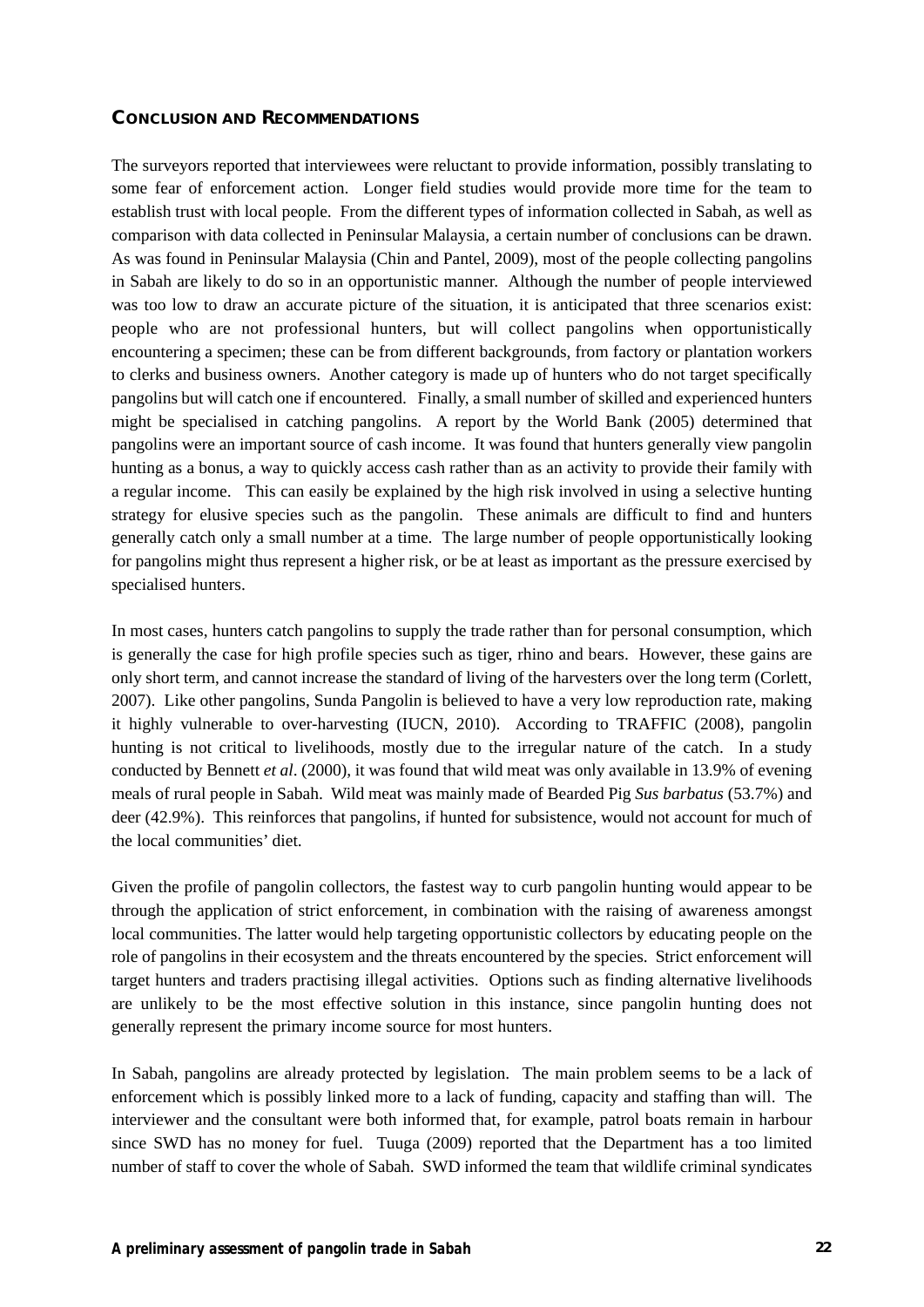are already well developed and can be very dangerous. They also shared the need for timely information on potential shipment and warehouse locations, which is essential if enforcement action is to be effective.

During TRAFFIC's visit to Sabah in March 2009, the SWD was receiving training on information collection to facilitate more the effective prosecution of wildlife criminals. More recently, in November 2009, TRAFFIC, in collaboration with SWD, organized a regional judiciary workshop on wildlife crime in Kota Kinabalu. Efforts in organizing such events must be maintained to ensure that capacity is strengthened at every level of the law enforcement chain. The workshop on Conservation and Trade of Pangolins Native to South and Southeast Asia, held in Singapore in 2008 and organized by TRAFFIC and Wildlife Reserves Singapore, recommended the production of a handbook to summarize all relevant information and provide support for enforcement agencies.

To complement enforcement actions, awareness programmes should be developed to educate the local communities about pangolin conservation, the importance of the species in its ecosystem and the threats that it faces. Change in people's behaviour towards wildlife cannot be expected without understanding of conservation issues (Ntiamoa-Baidu, 1995). It is hence widely recognised that enforcement efforts should be supplemented by education and awareness raising campaigns for best effectiveness (United Nations, 2003; IUCN-UNEP-WWF, 1980). SWD has already appointed several people from the private sector, government agencies, non-governmental organizations and villages to become Honorary Wildlife Wardens. The education of local communities could be carried out in collaboration with the wildlife honorary wardens and plantation owners. Potential collaboration could also be sought from plantation owners to ensure their staff are not hunting protected species on their land.

As highlighted in this report, the illegal trade of wildlife does not stop at State or even international boundaries. The role of the ASEAN Wildlife Enforcement Network (ASEAN-WEN) is crucial in ensuring collaboration of the different countries represented on the island of Borneo to combat the illegal trade of pangolins, both within the island and beyond. For example, in January 2009, ASEAN-WEN's first Special Investigation Group Workshop on Trafficking in Big Cats and Pangolins was held in Bangkok at Thailand's International Law Enforcement Academy. It was organized by the Royal Thai Police Natural Resources and Environment Crime Suppression Division, and gathered senior investigators from Cambodia, Indonesia, Laos, Malaysia, Thailand, Viet Nam, China and the United States. The workshop was facilitated by the Royal Thai Police, INTERPOL, the ASEAN-WEN Program Coordination Unit and the ASEAN-WEN Support Program. It aimed at improving cross-border intelligence sharing and investigative cooperation in order to tackle the illegal trade of these species.

Additional trade surveys should be organized to understand better the links between the different countries and States in Borneo and consumer countries. Donor support is extremely important to ensure that sufficient time can be spent in the field. Travel in Borneo can be difficult, time consuming and costly in comparison to other study sites, but adequate investment in such studies is crucial if high quality and reliable data are to be obtained.

Little is known of the distribution and population status of the Sunda Pangolin in Sabah, as is the case across its range. In the absence of proper population estimates, it is difficult to evaluate the full impact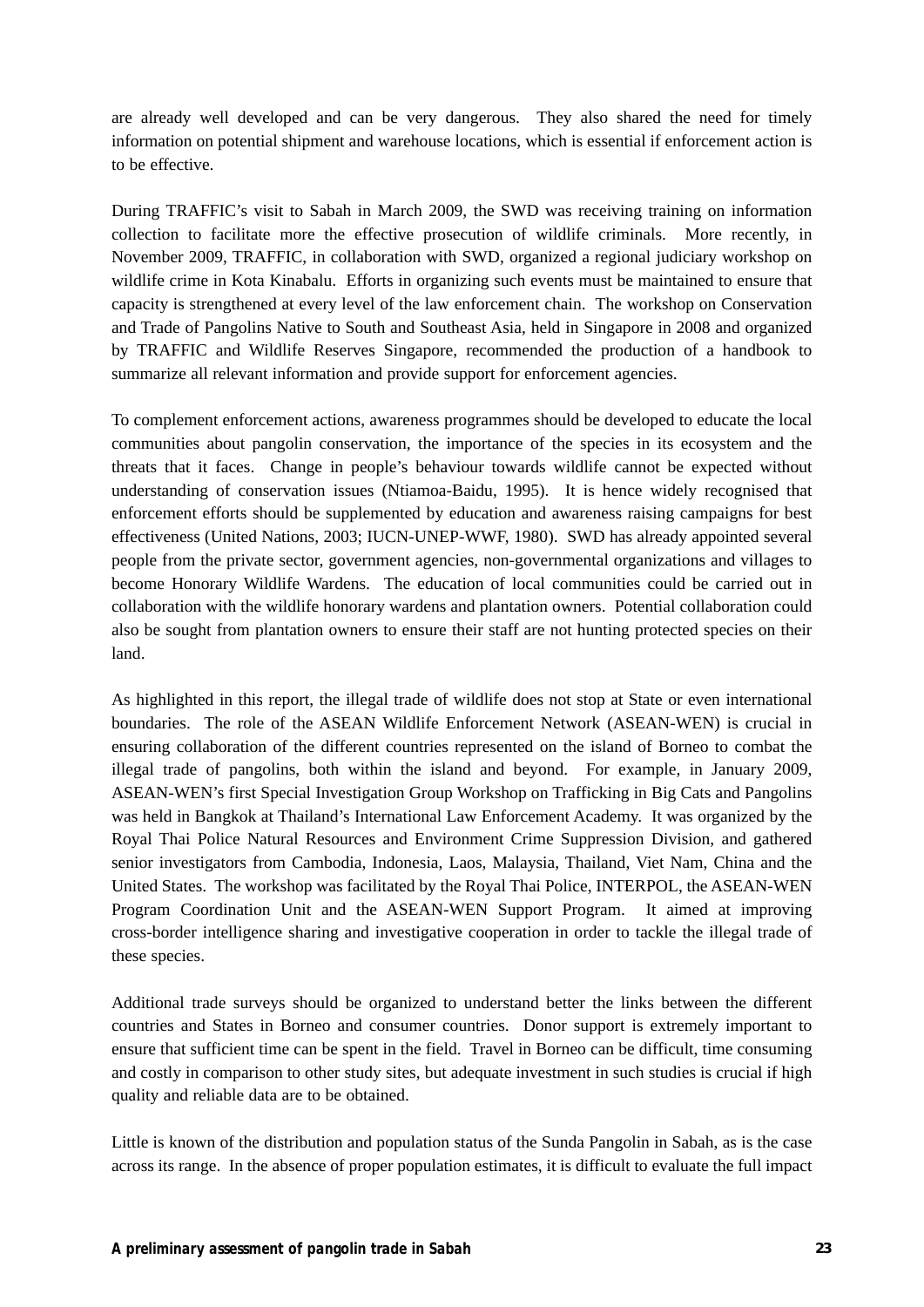of the trade, however pangolins have been described as having a very low reproduction rate (e.g. Lim and Ng, 2007; Health, 1992) and the volumes traded by a single syndicate, as described in this report, are sufficient to raise concerns on the sustainability of the harvest. Estimates of pangolin relative densities should be conducted urgently across Southeast Asia to allow a better understanding of the impacts of this trade.

Finally, although not within the scope of this study, rapid loss of habitat has been recorded as an important threat to the survival of pangolins (Duckworth *et al.* 2008). A better understanding of the needs of the pangolin in terms of its habitat requirements is crucial if adequate habitat protection is to be achieved. The Heart of Borneo is a cross-boundary initiative aiming, among other things, at protecting large areas of forests through a network of protected areas (Rautner, 2005). More than 22 million ha of forest (representing 25% of the island's landmass) are targeted in this programme and include sites within Brunei Darussalam, Indonesia and Malaysia. It is to be hoped that this endeavour will benefit the conservation of pangolins and other species.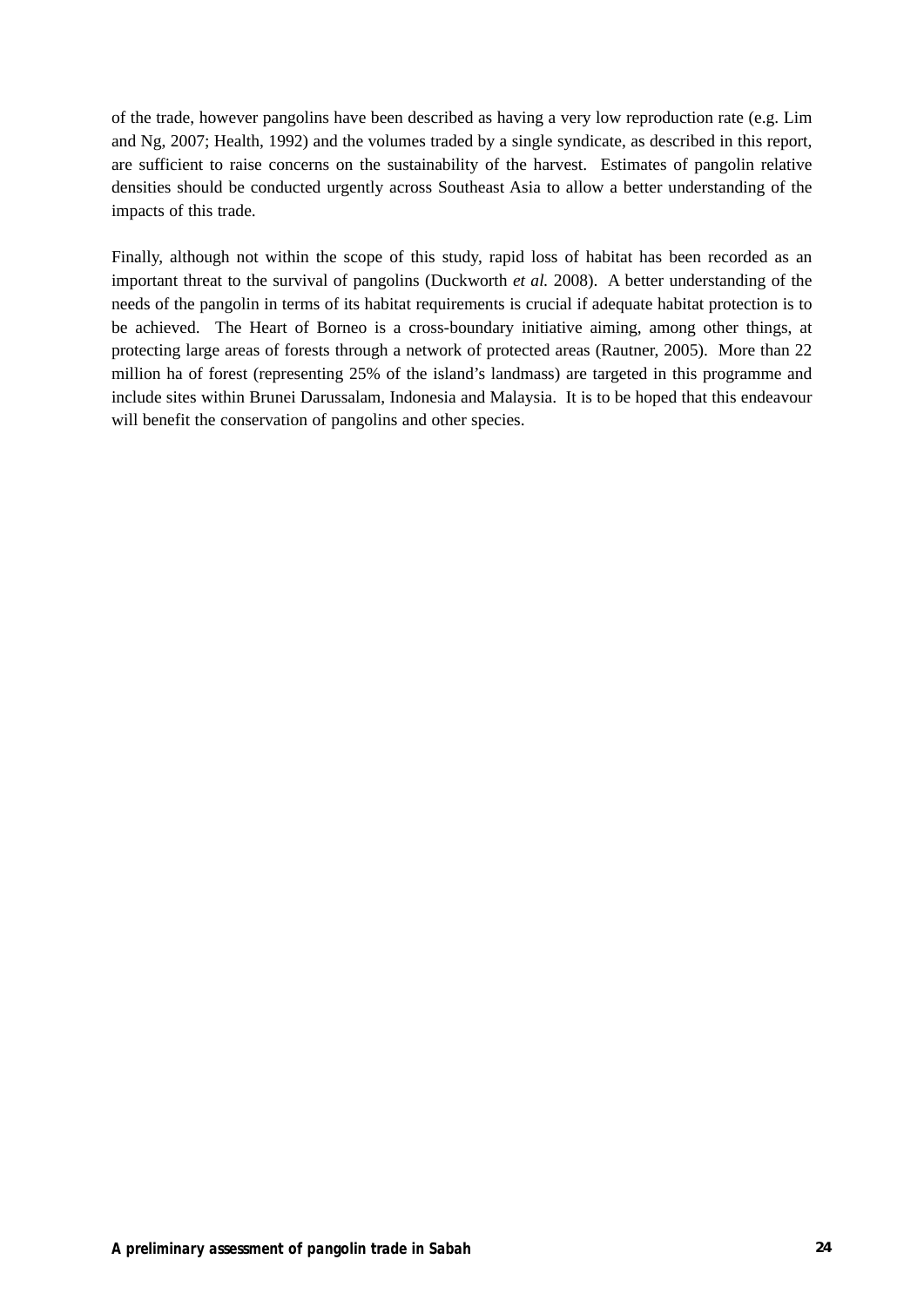#### **REFERENCES**

- Anon. (1972). *Wildlife Protection Act 1972*. Laws of Malaysia, Act 76, May 4th, 1972.
- Anon. (1978). *Wildlife Protection Act 1978*. Laws of Brunei, Chapter 102, 1978.
- Anon. (1990). *Conservation on Biodiversity and Ecosystems Act No. 5*. Republic of Indonesia, Jakarta, August  $10^{th}$ , 1990.
- Anon. (1997). *Wildlife Conservation Enactment 1997*. State of Sabah, December 24<sup>th</sup>, 1997.
- Anon. (1998). *Wildlife Protection Ordinance 1998*. Laws of Sarawak, Chapter 26, 1998.
- Anon. (1999). *Government Regulation on Conservation on Flora and Fauna No. 7.* Republic of Indonesia, Jakarta, January 27th, 1999.
- Anon. (2001). *Republic Act 9147. An act providing for the conservation and protection of wildlife resources and their habitats, appropriating funds therefore and for other purposes*. Congress of the Philippines, Eleventh Congress, July  $30<sup>th</sup>$ , 2001.
- Anon. (200?). *Resolution No. 06-309-A. A Resolution Approving the List of Terrestrial and Marine Wildlife in Palawan and their Categories Pursuant to Republic Act 9147*. Palawan Council for Sustainable Development, Puerto Princesa City.
- Anon. (2007). *Wild Fauna and Flora Order 2007*. Brunei Darussalam Government Gazette, December 31st, 2007.
- Anon. (2008). *International Trade in Endangered Species Act 2008*. Ministry of Natural Resources and Environement, February 14th, 2008.
- Bennett, E. L., Nyaoi, A. J. and Sompud, J. 2000. Saving Borneo's bacon: the sustainability of hunting. In: J. G. Robinson and E. L. Bennett (eds), *Hunting for sustainability in tropical forests*, pp. 305-324. Columbia University Press, New York, USA.
- Boonratana R. (1997). *A State-wide Survey to Estimate the Distribution and Density of the Sumatran Rhinoceros, Asian Elephant and Banteng in Sabah, Malaysia*. A report to Wildlife Conservation Society, New York, USA. Pp. 1-76.
- Chin S. Y. and Pantel S. (2009). Pangolin Capture and Trade in Malaysia. In Pantel S. and Chin S. Y. (ed.). 2009. *Proceedings of the Workshop on Trade and Conservation of Pangolins Native to South and Southeast Asia, 30 June-2 July 2008, Singapore Zoo, Singapore*. TRAFFIC Southeast Asia, Petaling Jaya, Selangor, Malaysia. Pp138-157.
- CITES (2000). *Amendments to Appendices I and II of the Convention adopted by the Conference of the Parties at its 11th meeting, Gigiri, Kenya, from 10 to 20 April 2000*.
- Clark L., Nguyen Van T., Tran Quang P. (2009). A Long Way from Home: the Health Status of Asian Pangolins Confiscated from the Illegal Wildlife Trade in Viet Nam. In Pantel S. and Chin S. Y. (ed.). 2009. *Proceedings of the Workshop on Trade and Conservation of Pangolins Native to South and Southeast Asia, 30 June-2 July 2008, Singapore Zoo, Singapore*. TRAFFIC Southeast Asia, Petaling Jaya, Selangor, Malaysia. Pp 108-114.
- Corlett R. T. (2007). The Impact of Hunting on the Mammalian Fauna of Tropical Asian Forests. *Biotropica*, 39(3):292-303.
- Duckworth, J.W., Pattanavibool A., Newton, P. and Nguyen Van N. (2008). Manis javanica. In: IUCN 2009. *IUCN Red List of Threatened Species*. Version 2009.2. <www.iucnredlist.org>. Downloaded on 07 December 2009.
- Francis C. M. (2008). *A Field Guide to the Mammals of South-east Asia*. New Holland Publishers (UK) Ltd. 392pp.
- Heath M. E. (1992). *Manis pentadactyla*. Mammalian Species, American Society of Mammalogists, 414:1-6.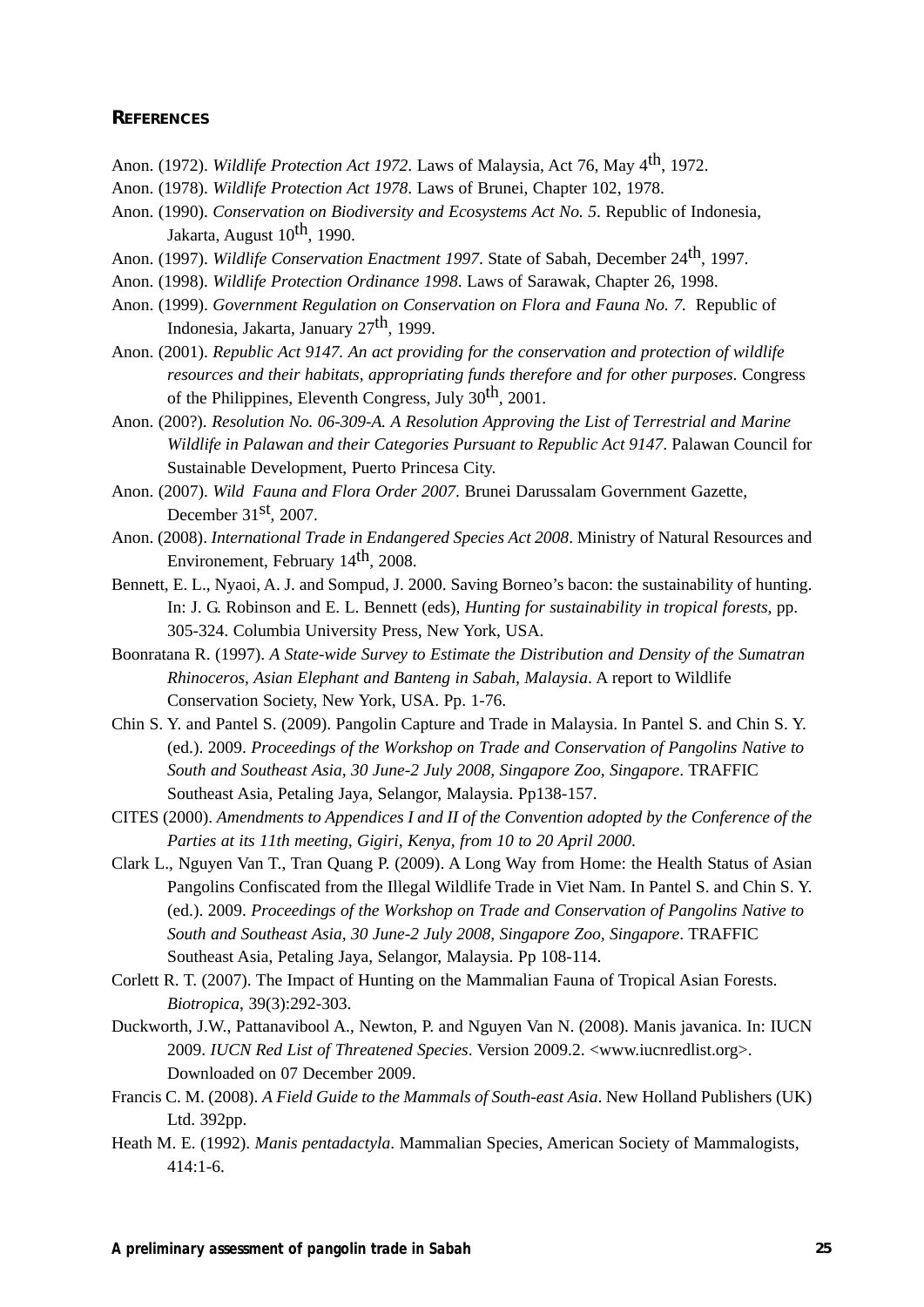- Heng N. and Olsson A. (2009). Pangolin Research in Cambodia. In Pantel S. and Chin S. Y. (ed.). 2009. *Proceedings of the Workshop on Trade and Conservation of Pangolins Native to South and Southeast Asia, 30 June-2 July 2008, Singapore Zoo, Singapore*. TRAFFIC Southeast Asia, Petaling Jaya, Selangor, Malaysia. Pp 167-170.
- Herklots, G.A.C. (1937). The Pangolin or Scaly Ant-eater. *The Hong Kong Naturalist*, 8(2):79-83.
- Humphrey S. R., Bain J. R. (1990). *Endangered Animals of Thailand*. Sandhill Crane Press, Gainesville, Florida. 480pp.
- IUCN 2010. IUCN Red List of Threatened Species. Version 2010.4. <www.iucnredlist.org>. Downloaded on 27 September 2010.
- IUCN-UNEP-WWF (1980). *World Conservation Strategy: Living Resource Conservation for Sustainable Development*. IUCN, Gland.
- Ketol B., Anwarali F. A., Marni W., Sait I., Lakim M., Yambun I. P., Salleh M. A., Rahman M. A., Abdullah M. T. (2009). Checklist of mammals from Gunung Silam, Sabah, Malaysia. *Journal of Tropical Biology and Conservation*, 5:61-65.
- Lekagul B. and McNeely J.A. (1977). *Mammals of Thailand*. Association for the Conservation of Wildlife, Bangkok. 758pp.
- Lim N. T. L. and Ng P.K.L (2007). Home range, activity cycle and natal den usage of a female Sunda pangolin *Manis javanica* (Mammalia: Pholidota) in Singapore. *Endangered Species Research*, 4:233-240.
- MacDonald D. (2001). *The Encyclopedia of Mammals, 1st edn*. Oxford University Press. 930 pp.
- Matsubayashi H., Lagan P., Majalap N., Tangah J., Sukor J. R. A. and Kitayama K. (2007). Importance of natural licks for the mammals in Bornean inland tropical rain forests. *Ecological Research*, 22(5):742-748.
- Newton P., Nguyen Van T., Roberton S. and Bell D. (2008). Pangolins in Peril: Using Local Hunters' Knowledge to Conserve Elusive Species in Vietnam. *Endangered Species Research*, 6:41-53.
- Nijman V. (2005). *Hanging in the Balance: An Assessment of trade in Orang-utans and Gibbons in Kalimantan, Indonesia.* TRAFFIC Southeast Asia, Petaling Jaya, Malaysia.
- Nowak R. M. (1999). *Walker's Mammals of the World. Vol. 2, 6th edn*. The Johns Hopkins University Press, Baltimore.
- Ntiamoa-Baidu Y. (1995). *Indigenous vs. Introduced Biodiversity Conservation Strategies: The Case of Protected Area Systems in Ghana. African Biodiversity Series*. Produced by the Biodiversity Support Program, No. 1.
- Pan J. (2007). Pangolin Eater of Ants. *In All Things Borneo*. Posted on 17 November 2007. http://allthingsborneo.blogspot.com/2007/11/pangolin.html
- Pantel S. and Chin S. Y. (ed.). 2009. *Proceedings of the Workshop on Trade and Conservation of Pangolins Native to South and Southeast Asia, 30 June-2 July 2008, Singapore Zoo, Singapore.* TRAFFIC Southeast Asia, Petaling Jaya, Selangor, Malaysia. 222pp.
- Rao M., Mynit T., Zaw T. and Htun S. (2005). Hunting patterns in tropical forests adjoining the Hkakaborazi National Park, north Myanmar. *Oryx*, 39(3):292-300.
- Rautner, M., Hardiono, M., and Alfred, R.J. (2005) *Borneo: Treasure Island at Risk. Status of Forest, Wildlife and related Threats on the Island of Borneo*. WWF Germany, Frankfurt am Main.
- Schoppe S. and Cruz R. (2009). The Palawan Pangolin *Manis culionensis*. In Pantel S. and Chin S. Y. (ed.). 2009. *Proceedings of the Workshop on Trade and Conservation of Pangolins Native to South and Southeast Asia, 30 June-2 July 2008, Singapore Zoo, Singapore*. TRAFFIC Southeast Asia, Petaling Jaya, Selangor, Malaysia. Pp171-183.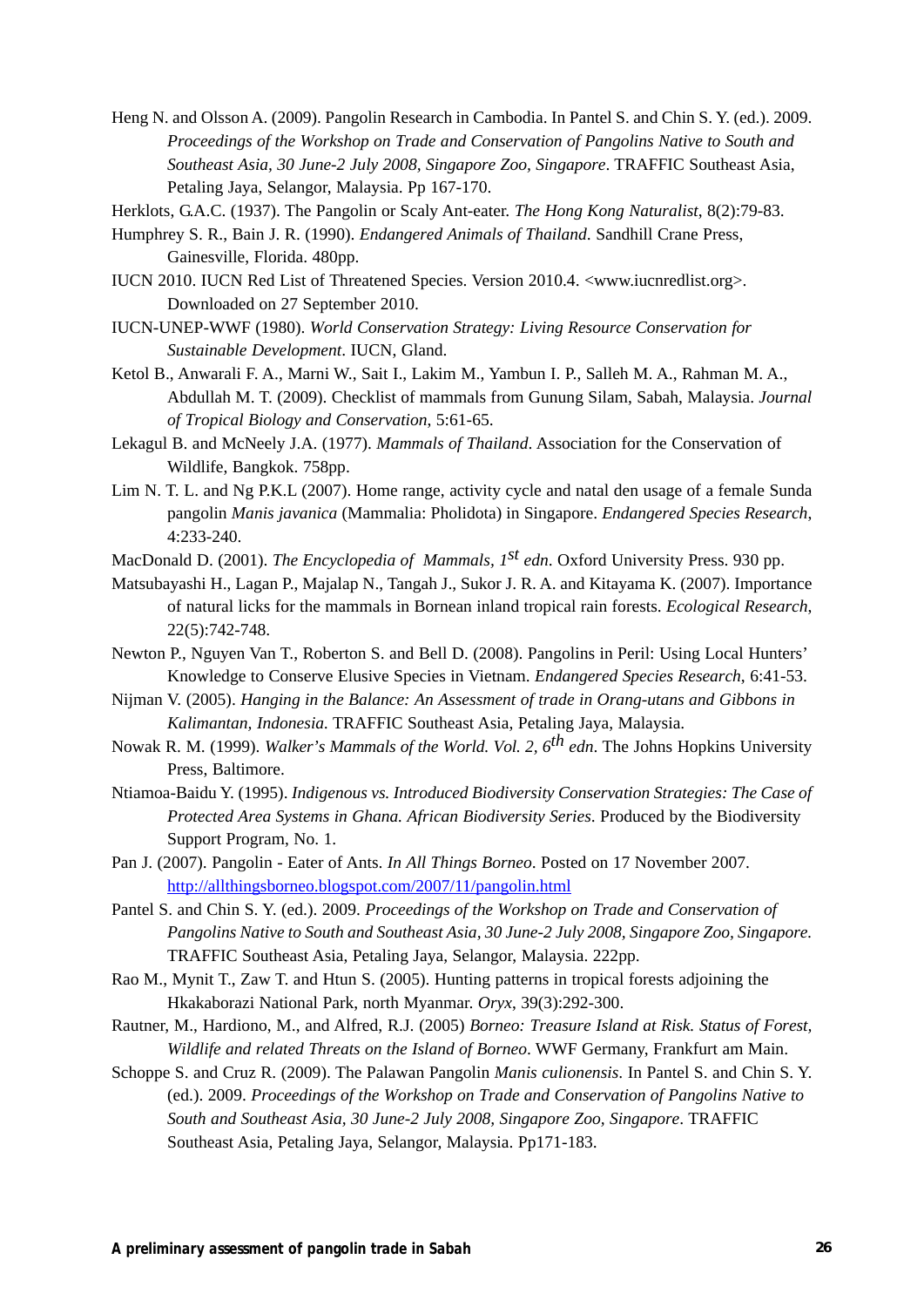- Shepherd, C. R., Compton, J. and Warne, S. (2007). Transport Infrastructure and Wildlife Trade Conduits in the GMS: Regulating Illegal and Unsustainable Wildlife Trade. *Biodiversity Conservation Corridors Initiative; International Symposium Proceedings 27-28 April 2006, Bangkok*. Asia Development Bank.
- Sodhi N.S., Koh L.P., Brook B. W. and Ng P. K.L. (2004). Southeast Asian biodiversity: an impending disaster. T*RENDS in Ecology and Evolution*, 19(12):654-660.
- Sopyan E. (2009). Malayan Pangolin *Manis javanica* Trade in Sumatra, Indonesia. In Pantel S. and Chin S. Y. (ed.). 2009. *Proceedings of the Workshop on Trade and Conservation of Pangolins Native to South and Southeast Asia, 30 June-2 July 2008, Singapore Zoo, Singapore*. TRAFFIC Southeast Asia, Petaling Jaya, Selangor, Malaysia. Pp 129-137.
- Thanh Nien (2009). Pangolin scales, tortoise shells smuggled into Hai Phong. News released on August 25th, 2009. http://www.thanhniennews.com/society/?catid=3&newsid=52052
- The Star (2009). Two men caught in cemetery with 130 pangolins for sale. News released on December  $20^{th}$ ,  $2009$ .

http://thestar.com.my/news/story.asp?file=/2009/12/20/nation/5341258&sec=nation

- Tuuga A. (2009). Pangolin Trade in Sabah, Malaysia. Pantel S. and Chin S. Y. (ed.). 2009*. Proceedings of the Workshop on Trade and Conservation of Pangolins Native to South and Southeast Asia, 30 June-2 July 2008, Singapore Zoo, Singapore*. TRAFFIC Southeast Asia, Petaling Jaya, Selangor, Malaysia. Pp 20-23.
- TRAFFIC (2008a). *What's Driving the Wildlife Trade? A Review of Expert Opinion on Economic and Social Drivers of the Wildlife Trade and Trade Control Efforts in Cambodia, Indonesia, Lao PDR, and Vietnam.* East Asia and Pacific Region Sustainable Development Discussion Papers. East Asia and Pacific Region Sustainable Development Department, World Bank, Washington, DC.
- TRAFFIC (2008b). 23 tonnes of pangolins seized in a week. News released on March 17, 2008. http://www.traffic.org/home/2008/3/17/23-tonnes-of-pangolins-seized-in-a-week.html
- TRAFFIC (2008c). Indonesian police smash one of country's largest illegal wildlife smuggling operations. News released on August 5, 2008. http://www.traffic.org/home/2008/8/5/indonesian-police-smash-one-of-countrys-largestillegal-wild.html
- TRAFFIC (2004). Armoured but Endangered. *Asian Geographic*, 4:64-71.
- United Nation (2003). UN General Assembly document no: A/CONF.203/PM.1 dated 11 February 2003. http://daccessdds.un.org/doc/UNDOC/GEN/V03/904/52/PDF/V0390452.pdf Warchol, G. L., L. L. Zupan and W. Clark (2003). Transnational Criminality: An analysis of the illegal wildlife market in Southern Africa. *International Criminal Justice Review* 13:1-27.
- World Bank (2005). *Going, Going, Gone…The Illegal Trade in Wildlife in East and Southeast Asia*. Discussion Paper prepared by The World Bank, East Asia and Pacific Region, Environment and Social Development Department. The World Bank, Washington D.C., USA.
- Wu, S. B. and G. Z. Ma (2007). The status and conservation of pangolins in China. *TRAFFIC East Asia Newsletter*, 4:1-5.
- Wu, S. B., Liu N. F., Zhang Y. M. and Ma G. Z. (2004a). Assessment of threatened status in Chinese pangolin (*Manis pentadactyla*). *Chinese Journal of Applied and Environmental Biology*, 10:456-461.
- Wu S. B., Liu N. F., Zhang Y. M. and Ma G. Z. (2004b). Physical Measurement and Comparison for Two Species of Pangolin. *Acta Theriologica Sinica*, 24(4):361-364.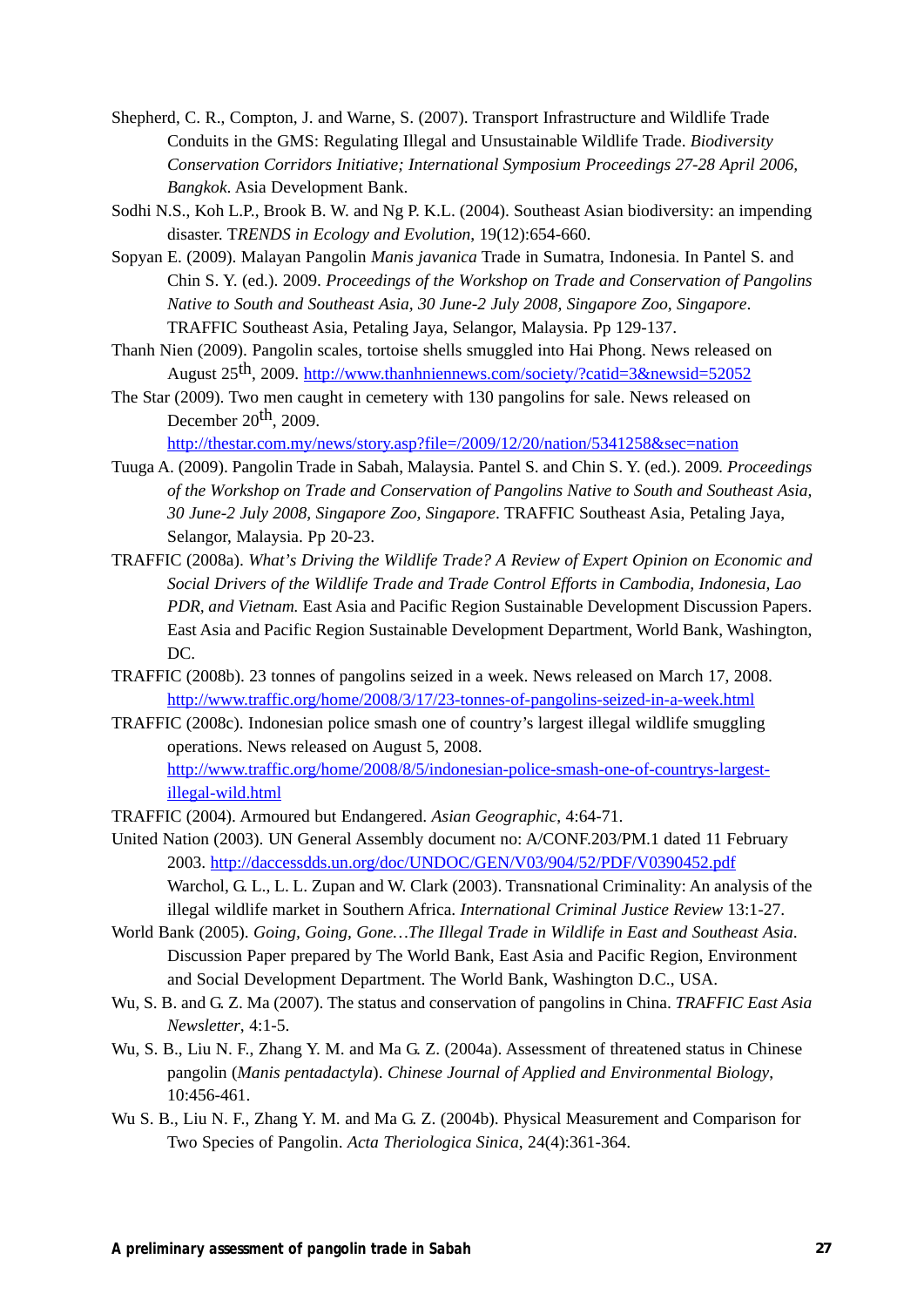- WWF (2008). *Forests of Borneo. Forest Area Key Facts and Carbon Emissions from Deforestation*. WWF International, Gland.
	- http://assets.panda.org/downloads/borneo\_forest\_cc\_final\_12nov07\_lr.pdf
- WWF (2006). *Species fact sheet: Illegal and unsustainable wildlife trade*. WWF International, Gland. http://assets.panda.org/downloads/wildlife\_trade\_factsheet2006.pdf
- WWF (2005). *Borneo's Lost World: Newly Discovered Species on Borneo*. WWF-Indonesia, Jakarta. http://assets.panda.org/downloads/newlydiscoveredspeciesonborneo25042005.pdf
- Yasuma S., Apin L., Yit Yu F.T. (2003). *Mammals of Crocker Range: A Field Guide*. Sabah Park and JICA, Kota Kinabalu, Malaysia. Pp 117.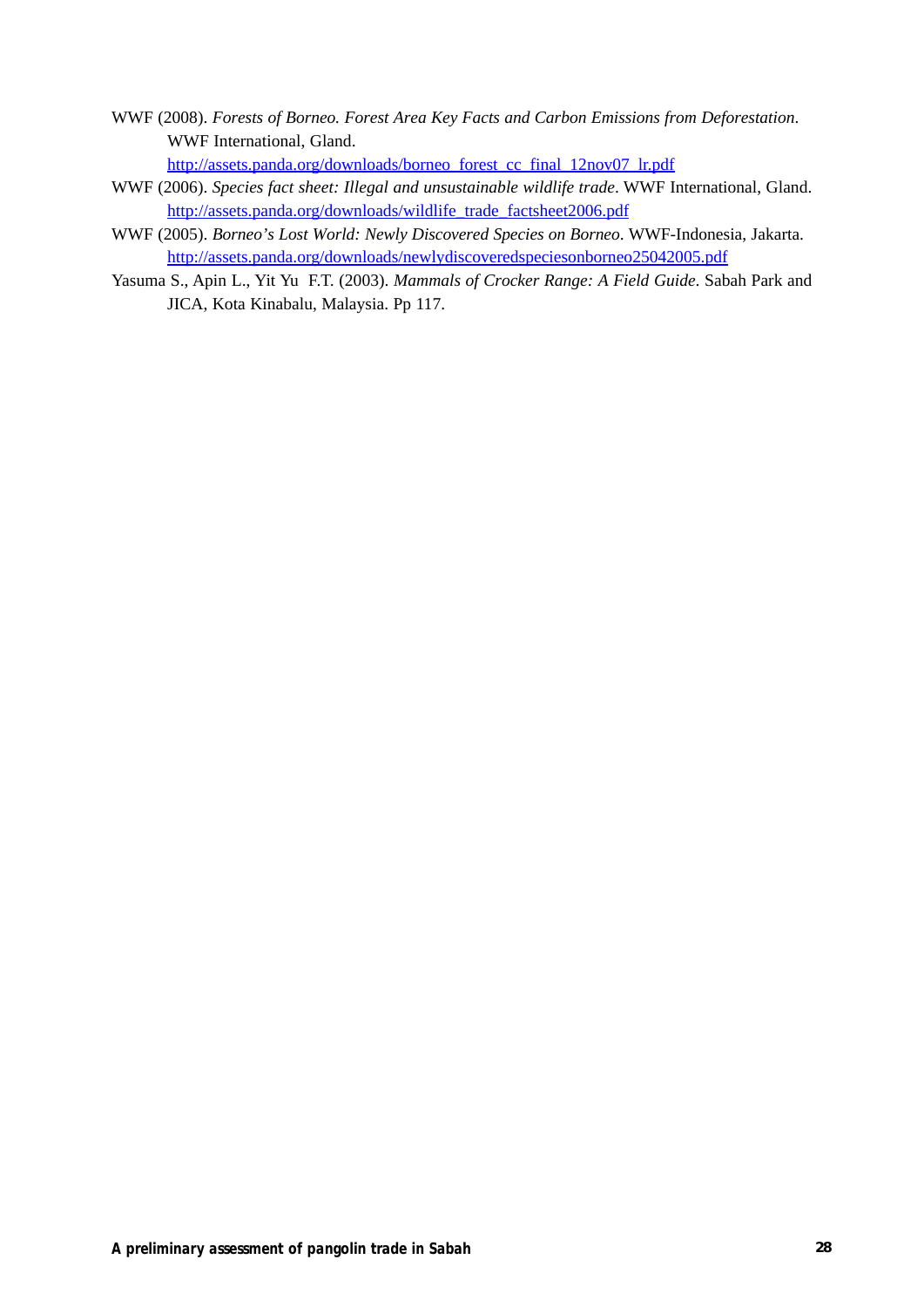## **ANNEX 1**

|       |           | <b>Field Datasheet</b> |
|-------|-----------|------------------------|
| Date: | Latitude: | Longitude:             |
|       | Location: | Recorder:              |

## **Information on Interviewee**

| Race:                                                                                                              |  |  |  |  |  |  |  |
|--------------------------------------------------------------------------------------------------------------------|--|--|--|--|--|--|--|
| Principal occupation: $\Box$ Hunter $\Box$ Farmer $\Box$ Plantation Worker $\Box$ Other Specify:                   |  |  |  |  |  |  |  |
| Main source of income:<br><u> 1980 - Jan Barbara (h. 1980).</u><br>1900 - Jan Barbara (h. 1900).                   |  |  |  |  |  |  |  |
| 1. Do you collect pangolin? Yes / No                                                                               |  |  |  |  |  |  |  |
| If No, are you aware of pangolin hunting/trading activities? Yes / No (go to "Traditional ecological knowledge")   |  |  |  |  |  |  |  |
| If Yes:                                                                                                            |  |  |  |  |  |  |  |
| 2. How often you collect pangolin?<br>$\Box$ Regular<br>$\Box$ Opportunistic                                       |  |  |  |  |  |  |  |
| 3. Purpose of colleting pangolin $\Box$ Self subsistence $\Box$ Traditional Medicine $\Box$ Trade $\Box$ Other     |  |  |  |  |  |  |  |
|                                                                                                                    |  |  |  |  |  |  |  |
| 6. How long have you been active in the trade? $\Box$ <1y $\Box$ 1y-5y $\Box$ 5-10y $\Box$ >10y                    |  |  |  |  |  |  |  |
| 7. Time involved in hunting/trading activity: $\Box$ <10% $\Box$ 10-25% $\Box$ 25-50% $\Box$ 50-75%<br>$\Box$ >75% |  |  |  |  |  |  |  |
| 8. Percentage of income from the trade: $\Box$ <10% $\Box$ 10-25% $\Box$ 25-50% $\Box$ 50-75%<br>$\Box$ >75%       |  |  |  |  |  |  |  |
| 9. Other species hunted/traded? (please specify):                                                                  |  |  |  |  |  |  |  |
| Notes:                                                                                                             |  |  |  |  |  |  |  |
|                                                                                                                    |  |  |  |  |  |  |  |

## **Information on Pangolin Capture**

| Capture effort (time spent to catch one specimen):                                                              |  |  |  |  |  |  |
|-----------------------------------------------------------------------------------------------------------------|--|--|--|--|--|--|
| Average pangolins captured in one go:                                                                           |  |  |  |  |  |  |
| Frequency of capture effort: $\Box$ Everyday $\Box$ 3-4 times/week $\Box$ < 2 times/week $\Box$ Every 2 weeks   |  |  |  |  |  |  |
| $Location(s)$ where taken from wild:                                                                            |  |  |  |  |  |  |
| Habitat where captured: $\Box$ Forest $\Box$ Palm oil $\Box$ Rubber estate $\Box$ Other (specify):              |  |  |  |  |  |  |
| Capture technique:<br>Night<br>Day                                                                              |  |  |  |  |  |  |
| Traps (specify type)                                                                                            |  |  |  |  |  |  |
| Hunting with dog                                                                                                |  |  |  |  |  |  |
| Tracking (indicate signs)                                                                                       |  |  |  |  |  |  |
| Use of torch light                                                                                              |  |  |  |  |  |  |
| Other (specify)                                                                                                 |  |  |  |  |  |  |
| When is it easier to find pangolins? $\Box$ Before rain $\Box$ During rain $\Box$ After rain $\Box$ Dry weather |  |  |  |  |  |  |
| Season for capture: Yes / No If Yes, Season:                                                                    |  |  |  |  |  |  |
| Young captured: Yes / No Stop capture during breeding season: Yes / No                                          |  |  |  |  |  |  |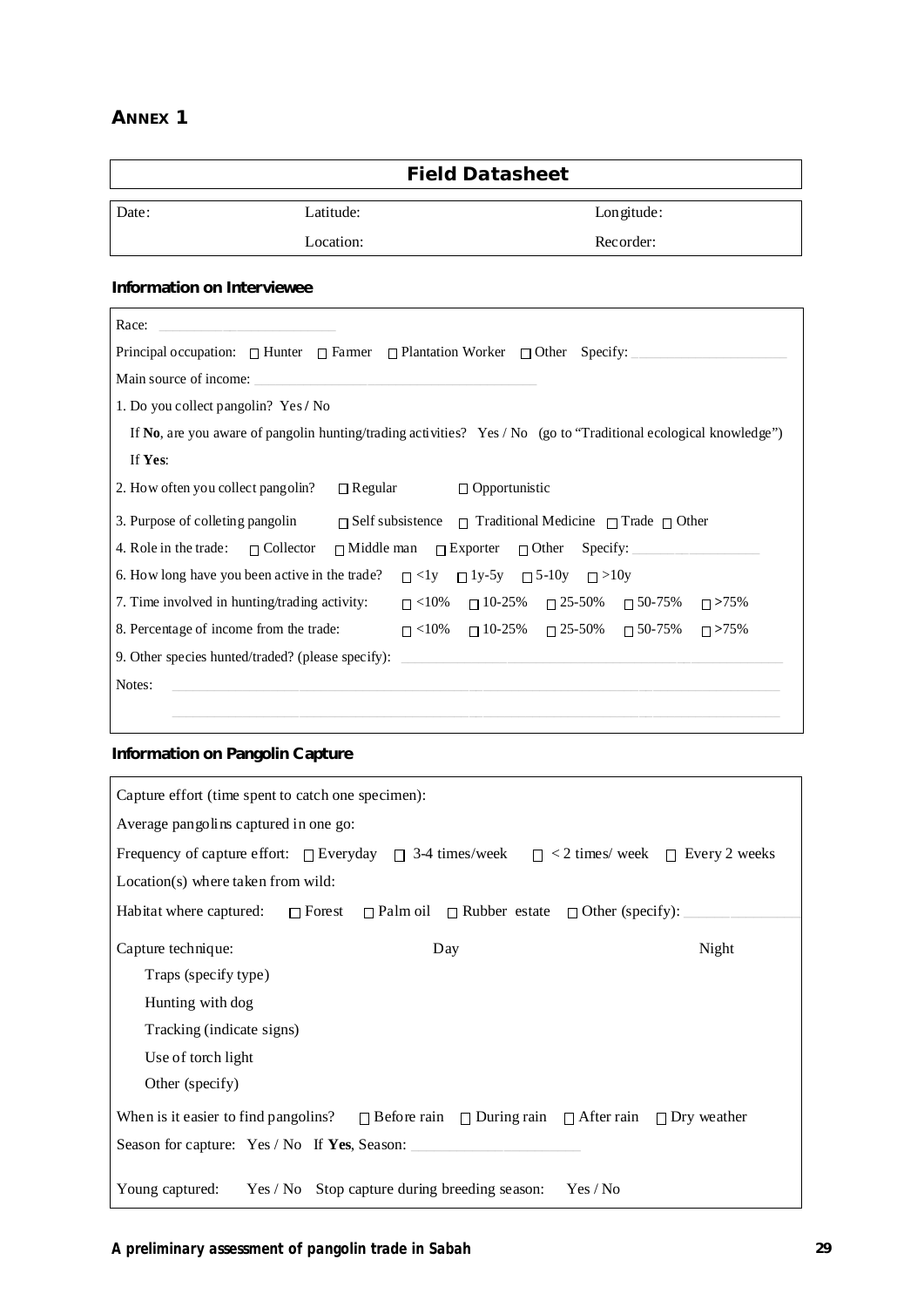| Average size of pangolin being captured: <u>________</u> kg _________                                                       |                                                                                                                     | cm |  |  | Max size: kg | cm |  |  |
|-----------------------------------------------------------------------------------------------------------------------------|---------------------------------------------------------------------------------------------------------------------|----|--|--|--------------|----|--|--|
| Destination (location sold):                                                                                                |                                                                                                                     |    |  |  |              |    |  |  |
| Price sold: MYR                                                                                                             |                                                                                                                     |    |  |  |              |    |  |  |
| Price fluctuation within the last five years: $\Box$ Increase $\Box$ Decrease $\Box$ Stable $\Box$ Varied $\Box$ Don't know |                                                                                                                     |    |  |  |              |    |  |  |
| Reason for price fluctuation?                                                                                               | <u> 1989 - Jan Barbarat, manazarta bashkar a shekara t</u>                                                          |    |  |  |              |    |  |  |
|                                                                                                                             | Trend in specimen collected/traded within the year: $\Box$ Increase $\Box$ Decrease $\Box$ Stable $\Box$ Don't know |    |  |  |              |    |  |  |
| Trend in specimen collected/traded within the last five years: $\Box$ Increase $\Box$ Decrease<br>$\Box$ Stable             |                                                                                                                     |    |  |  |              |    |  |  |
| How many pangolin collectors do you know?                                                                                   |                                                                                                                     |    |  |  |              |    |  |  |
|                                                                                                                             |                                                                                                                     |    |  |  |              |    |  |  |

## **Traditional ecological knowledge**

| Where do you usually find pangolin?                                               |  |  |
|-----------------------------------------------------------------------------------|--|--|
| Night:                                                                            |  |  |
| How often do pangolins give birth? $\Box$ Monthly $\Box$ Yearly $\Box$ Don't know |  |  |
| How many young per birth? $\Box$ One $\Box$ Two $\Box$ Don't know                 |  |  |
| Is there a specific breeding season: Yes / No If Yes, season:                     |  |  |
| When are females seen with young during the year?                                 |  |  |
| Is one of the genders more commonly seen? Yes/No If Yes gender:                   |  |  |
| What is their diet?                                                               |  |  |
| What is the traditional use of pangolin?                                          |  |  |
| Others interesting observation:                                                   |  |  |

## **Conservation status and legislation**

| Is the collection or trade in pangolins illegal: $Yes / No$                        |                                                                                                                                 |
|------------------------------------------------------------------------------------|---------------------------------------------------------------------------------------------------------------------------------|
| Do you know of any cases of people being arrested for<br>hunting/trading Pangolin? | Yes / No Specify:                                                                                                               |
|                                                                                    | $\Box$ Legalised/controlled pangolin trade<br>$\Box$ Habitat protection<br>$\Box$ More incentive to collector /captive breeding |
| How could we protect pangolins / increase pangolin                                 | $\Box$ Better enforcement                                                                                                       |
| population?                                                                        | $\Box$ Other (specify)                                                                                                          |
| Do you think pangolins will become extinct? $\Box$ Yes $\Box$ No Why?              |                                                                                                                                 |

#### **Notes**